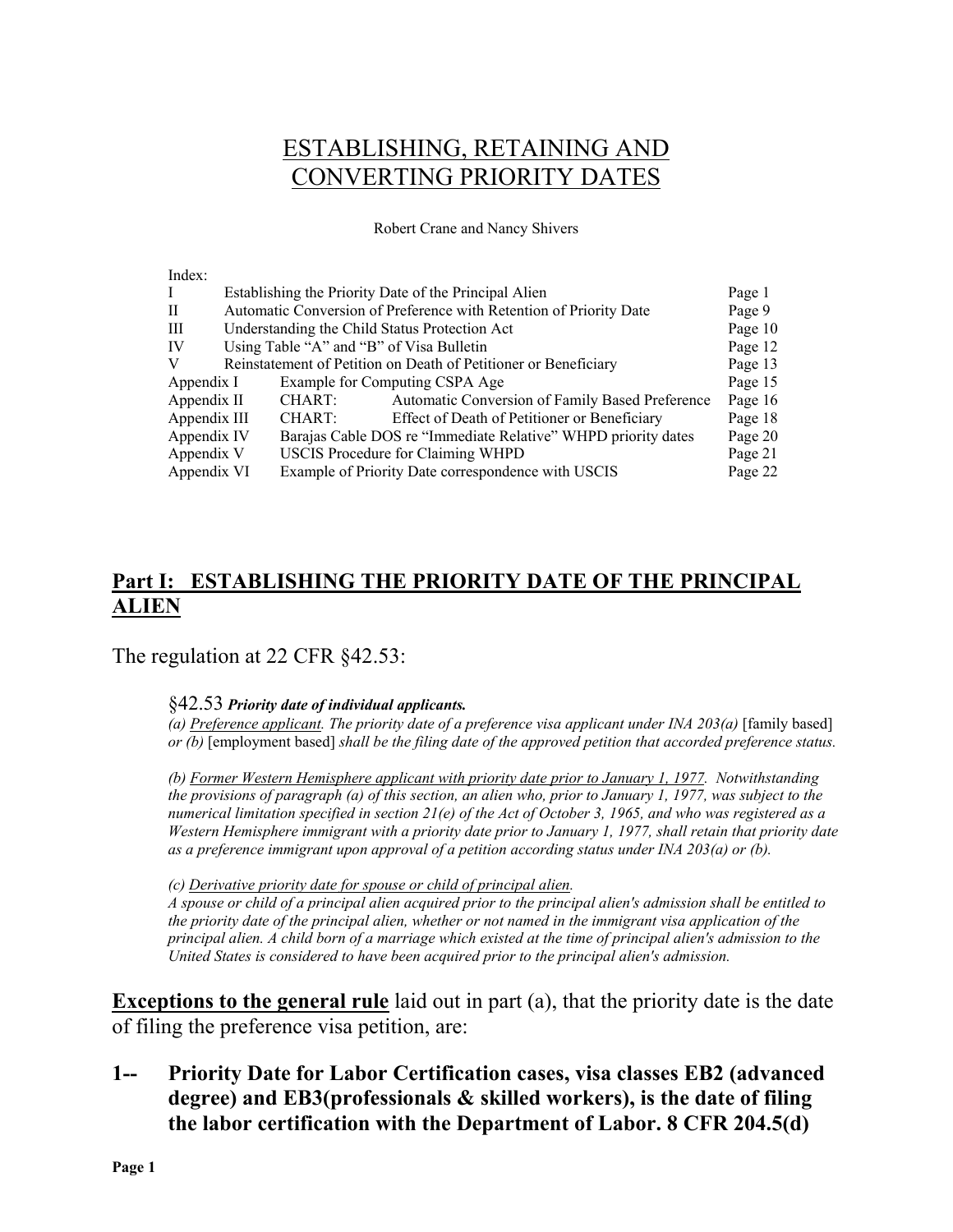# **2-- Priority Date of the earliest approved EB1, EB2 or EB3 I-140 petition awarded all subsequent petitions in classes EB1, EB2 or EB3.**

In the Employment Based preferences, the beneficiary of multiple EB1, EB2 or EB3 petitions retains the priority date of the earliest approved employment based petition. It does not matter whether that priority date was the date of filing the labor certification application or the I-140 visa petition. This becomes the priority date for any subsequently filed first, second or third employment-based preference by the same or different employers, even if the original petition has been withdrawn and revoked by the petitioning employer. 8 CFR §204.5(e)

This exception contrasts with family-based beneficiaries, where priority dates are not generally transferable between preferences nor even for a petition in the same preference by a different petitioner.

**3-- Second preference derivative children in Visa class F2A, Children of lawful permanent resident (LPR) retain the priority date of the original I-130 petition when a subsequent I-130 is filed in their behalf by the same petitioner.** 

 This is true regardless of whether the principal beneficiary of the original petition immigrates. The priority date is the date to which the principal beneficiary of the original petition was entitled.

 The retention of the priority date is independent of whether or not the child remains in Class F2A due to the Child Status Protection Act (CSPA), or age's out into Class F2B, Son/daughter of LPR.

USCIS regulation 8 CFR §204.2(a)(4) provides:

 *(a)(4) A child accompanying or following to join a principal alien under section 203(a)(2) [family based second preference] of the Act may be included in the principal alien's second preference visa petition. The child will be accorded second preference classification and the same priority date as the principal alien. However, if the child reaches the age of twenty-one prior to the issuance of a visa to the principal alien parent, a separate petition will be required. In such a case, the original priority date will be retained if the subsequent petition is filed by the same petitioner...*

 The first sentence restates the statute, INA§203(d). See also 22 CFR 42.31(b) and 42.32(b).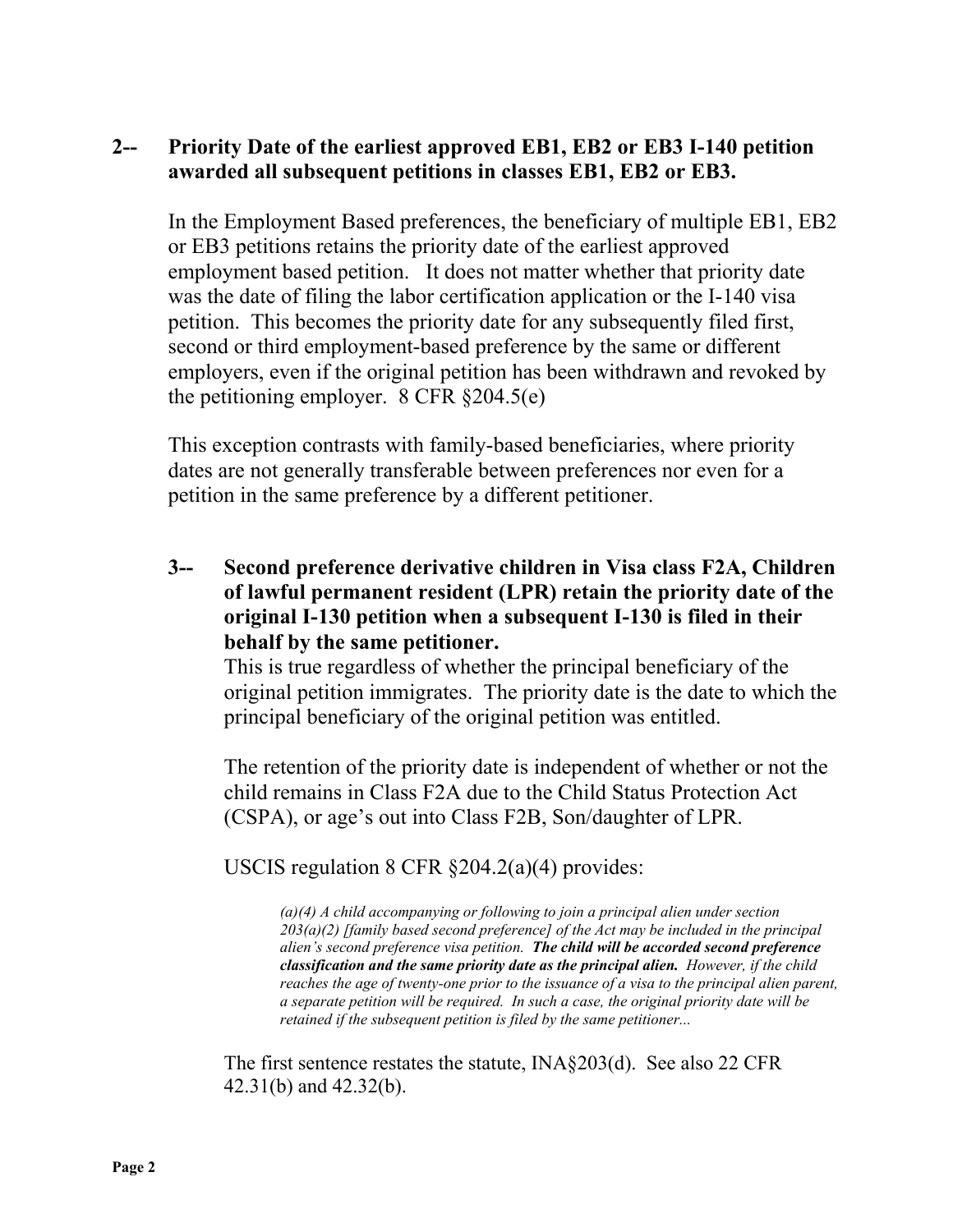The highlighted sentence provides a unique exception for the children of a second preference principal alien beneficiary because the eligibility of a child of a principal alien in all other preferences is only a derivative beneficiary whose eligibility is conditioned on his "accompanying or following to join" the principal beneficiary.

 The second preference (F2A) child is more than a derivative beneficiary. The F2A child is "*accorded second preference classification and the same priority date as the principal alien*". It is "as if" an individual petition had been filed for each child, whether or not named in the petition and whether or not born before the petition was filed (see "after acquired children" discussion below).

 There is no requirement that the F2A child be "accompanying or following to join" the principal alien. The F2A child can precede the principal alien, although a separate visa petition must be filed to accomplish this. The F2A child of the principal alien retains the preference and priority date even if the named principal beneficiary of the petition is divorced, dies, or chooses not to immigrate, or the child "ages out" into F2B classification. It is not necessary to protect against these eventualities by filing individual petitions for child beneficiaries. But when any of these possibilities arises, a separate petition must then be filed for the child to precede the principal alien beneficiary of the original I130 petition; and the child retains the second preference priority date he was "accorded" by the original petition. That priority date might be the petition filing date or it might be an earlier priority date the principal alien acquired as described below.

# An illustrative case

LPR petitioner files second preference spousal visa petition in 2006. Petitioner and her husband have three children born in 1994, 2002 and 2007. The 1994 "child" is petitioner's stepchild, the 2002 "child" is an adopted child who was adopted in 2003 and the 2007 child is a biological child of the union. The 2006 petition listed only the step child and the adopted child as the biological child was not yet born. The parties divorced in 2008. In 2016 Petitioner files separate visa petitions for each of the three children. All three children have the priority date of the 2006 petition, but the eldest is now over age 21, so his CSPA age will need to be computed and Table "A" of the Visa Bulletin checked to determine whether he has aged out.

### **CHILD OF A CHILD IN THE SECOND PREFERENCE F2A**

In all preferences, a child derives the preference and priority date of the principal alien. On occasion a child who is an F2A derivative beneficiary has a child, (petitioner's grandchild). In that case an I-130 visa petition must be filed for the F2A derivative child, who becomes then a principal alien with the original priority date retained and the grandchild becomes a derivative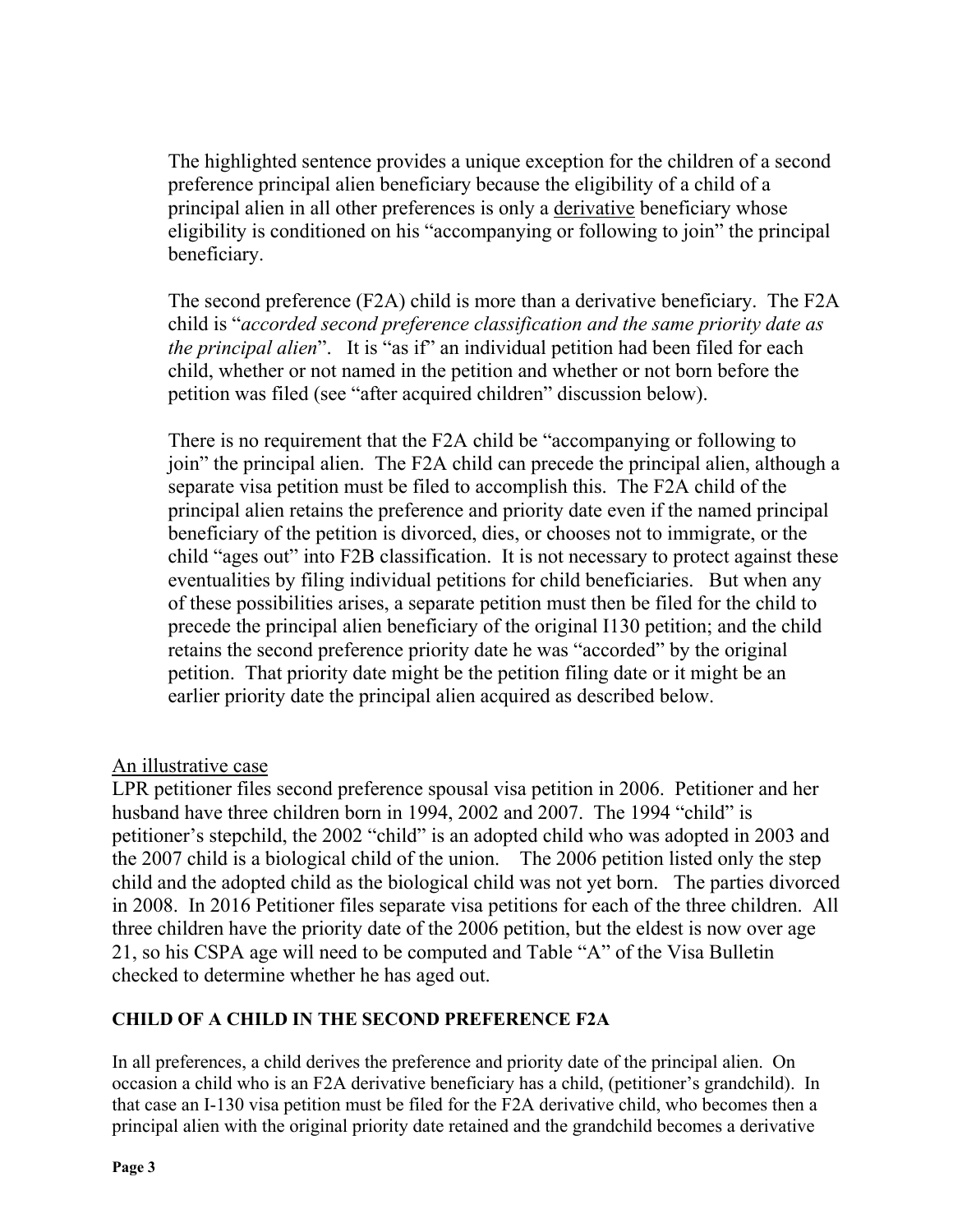child. See 9 FAM 502.2-3(C)(b)(3). Note that the child of a derivative child in other preferences has no comparable path.

# **4-- The WESTERN HEMISPHERE PRIORITY DATE (WHPD) Exception**

Before 1977, the number of immigrants from countries of the western hemisphere, i.e., North & South America, was limited by the Western Hemisphere Quota. The Immigration Act of 1976 eliminated that quota but a savings clause, codified in subsection (b) of 22 CFR 42.53 above, provided that priority dates would not be lost by passage of time or loss of status on which they were based but could be used in any preference to which the person might later become entitled. The Immigration Act of 1965, effective in 1966, had a similar savings clause so petitions awarded priority dates established in the late 1950s and 1960s are also possible.

Although a WHPD could not be established after 12/31/1976, by order of Federal Court about 100,000 WHPD visas continued to be issued until June, 1982. Visa Bulletin's for January 1977 through June 1982 listed cutoff dates by country for these "non preference" western hemisphere visas.

The WHPD or "non-preference" priority date was recorded on consular documents and annotated by interchangeable terms including any of the following: "Western Hemisphere", "WH", "non-preference", "O-1" "NP", "SA", "SA1", "padre residente", "madre residente", "esposo residente", "hijo", "hijo ciudadano", "hijo residente" and "hijo americano". Visa codes printed on old resident alien cards were "NP", "SA", "O-1" and "SA1".

To claim a WHPD date, it is useful to know how Western Hemisphere Priority Dates were established, how to documentarily prove a WHPD date, and what persons are entitled to claim the WHPD date.

# How Western Hemisphere Dates Were Established

Western Hemisphere non-preference dates were established by presenting documents to a U.S. Consular Officer abroad. Generally there was no application form. The principal qualifying relationships and the evidence provided to the consular officer were:

| Relationship       | Evidence presented                                    |
|--------------------|-------------------------------------------------------|
| U.S. Citizen Child | Original Certificate of Birth of the child            |
| <b>LPR</b> Parent  | Form I-550, INS certification of LPR status of parent |
| <b>LPR</b> Spouse  | Form I-550, INS certification of LPR status of spouse |
| Employer           | Offer of Employment form                              |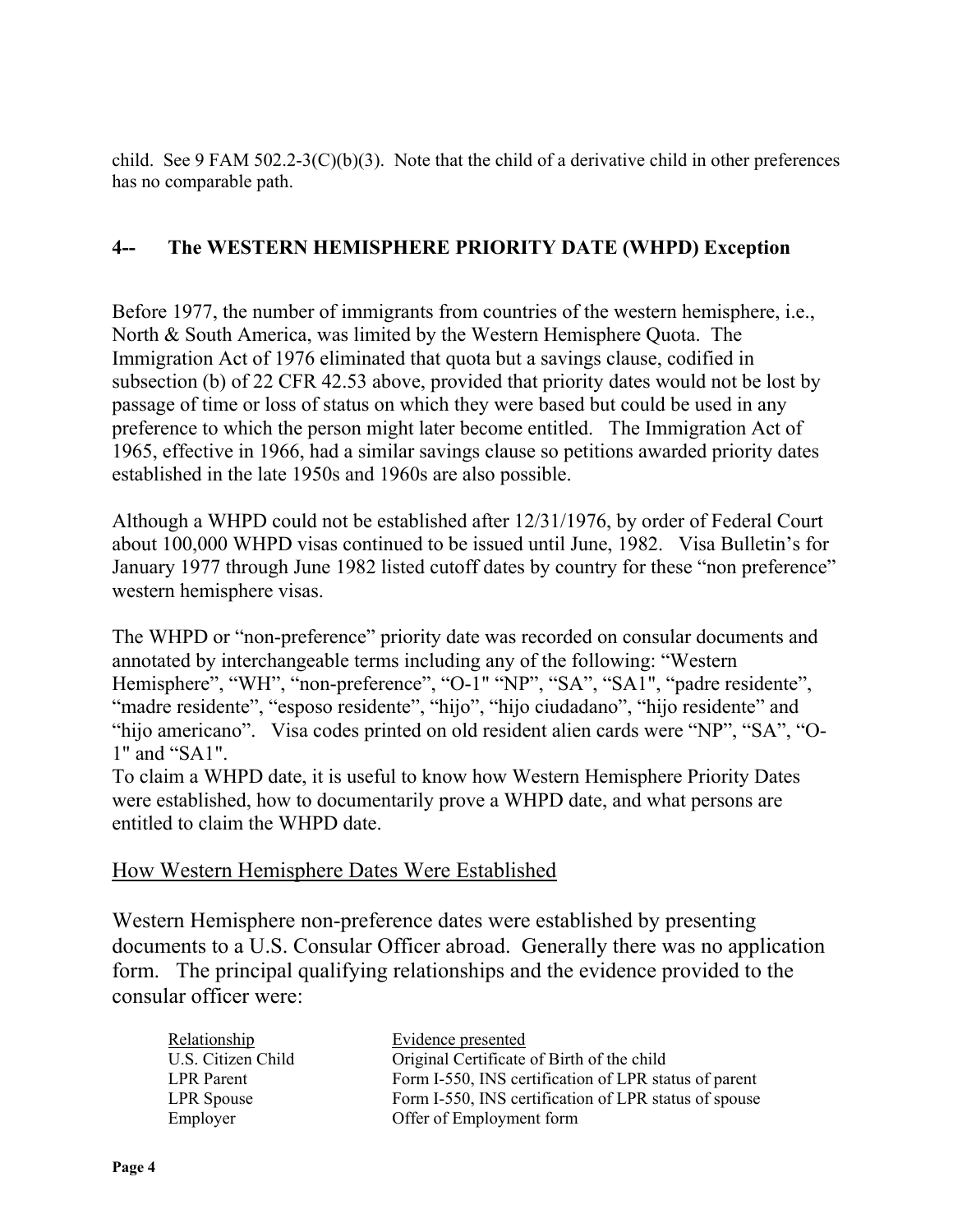The Consulate date stamped these documents and returned them to the applicant. Many families have retained these originals. Old black-negative Texas Birth Certificates with a Consular date stamp on the back side have often been retained in the family.

The Consulate also mailed a "second packet" and a "third packet" to the principal applicant (most often addressed to the father if registering through a child). The first page of these official packets often is still retained in the family. It shows the name of the principal applicant, the nonpreference priority date and one of the notations above as a visa-type code (an example is attached).

Documenting the non-preference priority date is discussed further below.

"Immediate Relative" filings also created a WHPD priority date.

 Because a petition filed for an "immediate relative" established no priority date, the Department of State's position was that an immediate relative petition filed before 1977 did not establish a Western Hemisphere priority date for the children of the immediate relative beneficiary, i.e. if a United States citizen had petitioned for his wife, prior to 1977, their children did not thereby establish a priority date. Robert Mautino of San Diego, CA, litigated this issue in 1987 with the result that the Department of State agreed that the filing of an immediate relative visa petition for a native of the Western Hemisphere prior to 1-1-77 established a WHPD for the children of the immediate relative beneficiary.

A copy of a Department of State cable as printed in Interpreter Releases, Vol. 65, p. 617, June 13, 1988, establishing this rule is attached to this article. Notice in item number 3, the secondary evidence used to establish the actual priority date. The use of secondary evidence and the acceptance of an "earliest proven" date other than the actual priority date is not uncommon in such cases.

#### How to prove the existence of a Western Hemisphere Priority Date.

The FAM points out several ways an alien may establish entitlement to a Western Hemisphere priority date. Item (5) added in 2006 takes such priority date determinations out of the incompetent hands of DHS.

#### **9 FAM 503.3-4(B) Establishing Entitlement to Western Hemisphere Priority Dates**

An alien may establish entitlement to a Western Hemisphere priority date in several ways:

(1) The applicant may present documents received from a consular office indicating that the applicant was registered as Western Hemisphere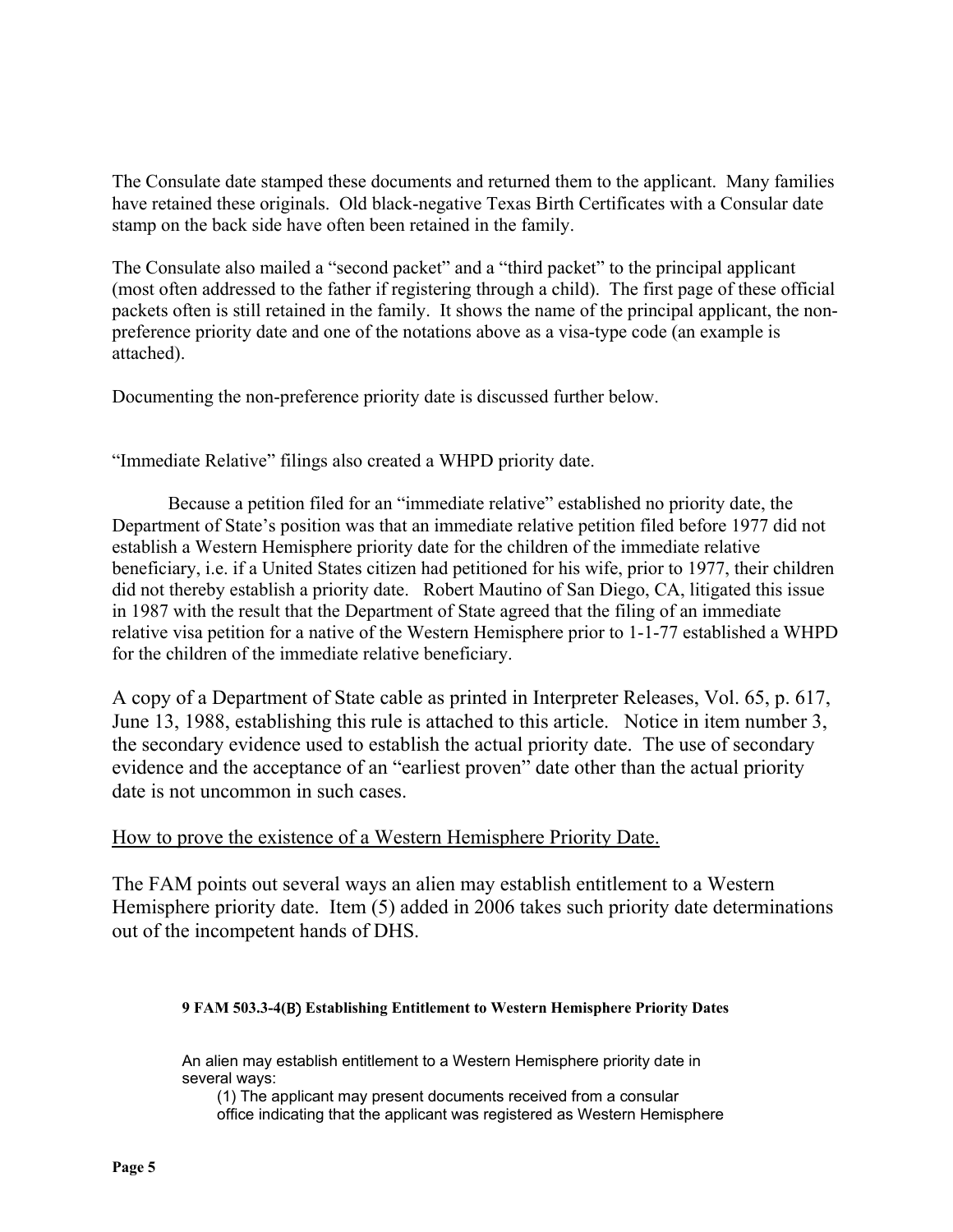immigrant with a priority date prior to January 11, 1977.

(2) The consular office may still have records reflecting the applicant's pre-1977 registration as a Western Hemisphere applicant.

(3) The applicant may present proof of the principal applicant's priority date and proof that the required relationship existed at the time.

(4) The alien establishes proof of the principal alien's priority date and evidence that he/she is the child of a marriage which prior to the principal alien's admission to the United States.

(5) We have traditionally promulgated regulations and instructions regarding Western Hemisphere priority dates. Consequently, if you decide that a Western Hemisphere priority date applies in a case, you should make the adjustment without referral to DHS.

The best proof of a Western Hemisphere date is a current confirmation notice from the American Consulate of the priority date. If a Mexican principal applicant never immigrated, the Juarez consulate should still have a record of his application. Even though the initial application may have been filed at a consulate in Monterrey, Mexico, D.F., or Tijuana, all records were transferred to Cd. Juarez when immigrant visa issuance was consolidated there in the mid 1980s. These old filings seem to have become inaccessible and with the sealing of access to the consulate in recent years appears to be lost as a source.

However old confirmation notices and third packet notices from the Consulate years or decades ago containing notations of the preference and priority date (as discussed above) are excellent proof of such dates.

Sometimes an obsolete consular "Form FS497", application form is found. It will bear the priority date and is excellent evidence of a WHPD.

Consular date stamps placed on documents presented to qualify are also excellent proof of such dates. Look for consular date stamps on the back of old U.S. birth certificates. These are accepted as valid evidence of WHPD.

Old documents showing appointment at a visa hearing interview prior to 1977, are sufficient evidence of a non-preference priority date as of the date of the hearing. Even a dated refusal notice has served as sufficient evidence. See item number 3 of the Barajas case cable from Department of State accompanying this article.

If your client can't find any of these documents and if the principal applicant was actually admitted from a Western Hemisphere country prior to 1977 that is evidence of his WHPD. Or if he was admitted with a non-preference visa (read the visa class code on his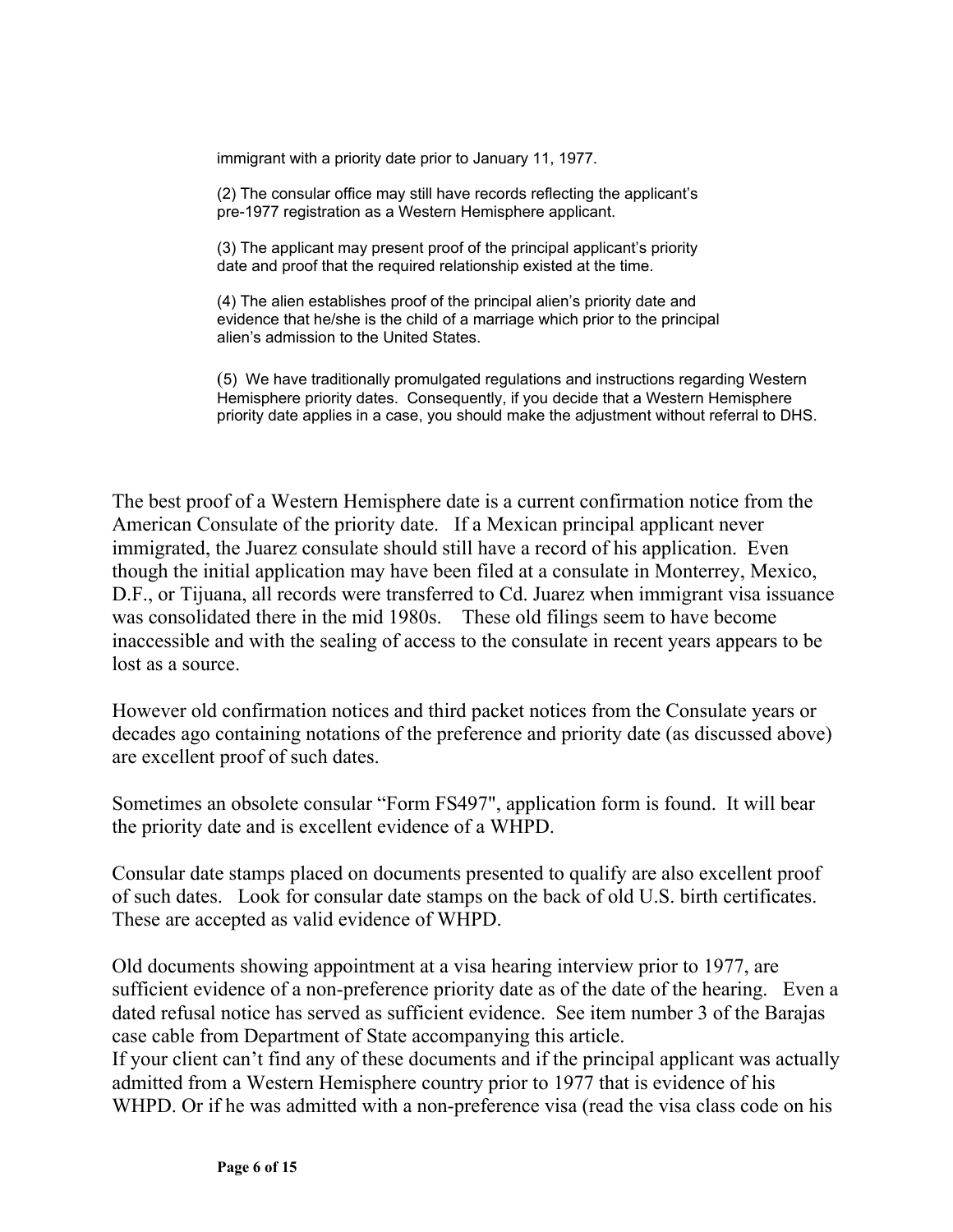I-151 or I-551 Alien Registration Card or old passport); this could have been any date up to June, 1982. To use date of admission as proof where the admission date is after 1977, a copy of the monthly Visa Bulletin from the Department of State for the month in which the principal alien was issued a visa together with a copy of his visa has routinely been accepted as proof of the WHPD date, using the cutoff date for the month of admission as an LPR as the priority date. A copy of the principal alien's actual visa can also be obtained by filing a G-639 FOIA request. This will show the date of visa issuance and date of admission and is good evidence of the principal alien's WHPD, sometimes requiring use of a copy of the visa bulletin dated the same month as the visa to show an "earlier than" cutoff date.

If the principal applicant (parent) immigrated as an immediate relative based on a petition filed before 1977, the priority date will be date stamped on the I-130 visa petition and the original petition will be in his or her A-file. A FOIA request will get it. If the principal applicant (parent) has a pre-1977 "Notice of Approval" of the immediate relative visa petition, that will also be sufficient proof of the priority date.

### **Who is entitled to use the Western Hemisphere non-preference priority date?**

A child or spouse of a "principal alien" existing on the date of establishment of a Western Hemisphere priority date is of course entitled to the date, whether or not the principal alien ever actually immigrates. The spouse and children are deemed to be registered for the priority date as if they were principal aliens. The term "child" is used here as defined in INA §101(b)(1) which of course includes step children, out-of-wedlock children, and adopted children. There is authority for the proposition that later expansion of the definition of illegitimate children to include certain illegitimate children of the father does not retroactively permit them to claim to have been a child when the date was established.

A spouse acquired after the date of establishment of a Western Hemisphere priority date but **prior to admission of the principal alien** for lawful permanent residence is entitled to the principal alien's Western Hemisphere non-preference priority date. One consular decision awarded such a spouse the priority date even though the principal alien did not immigrate on the theory that there was no mechanism for the after-acquired spouse to otherwise be registered other than the re-registration of the principal alien -- but this decision would have been different if the marriage had occurred after 1-1-1977.

A spouse acquired after the date of admission of the principal alien and who became the resident's spouse during a temporary absence abroad, may be accorded a priority date as of the date of the marriage if the marriage occurred before August 31, 1978. This provision was removed from the FAM on that date. However, some consular officers believe it became ineffective on 1-1-1977 and others believe the date must have been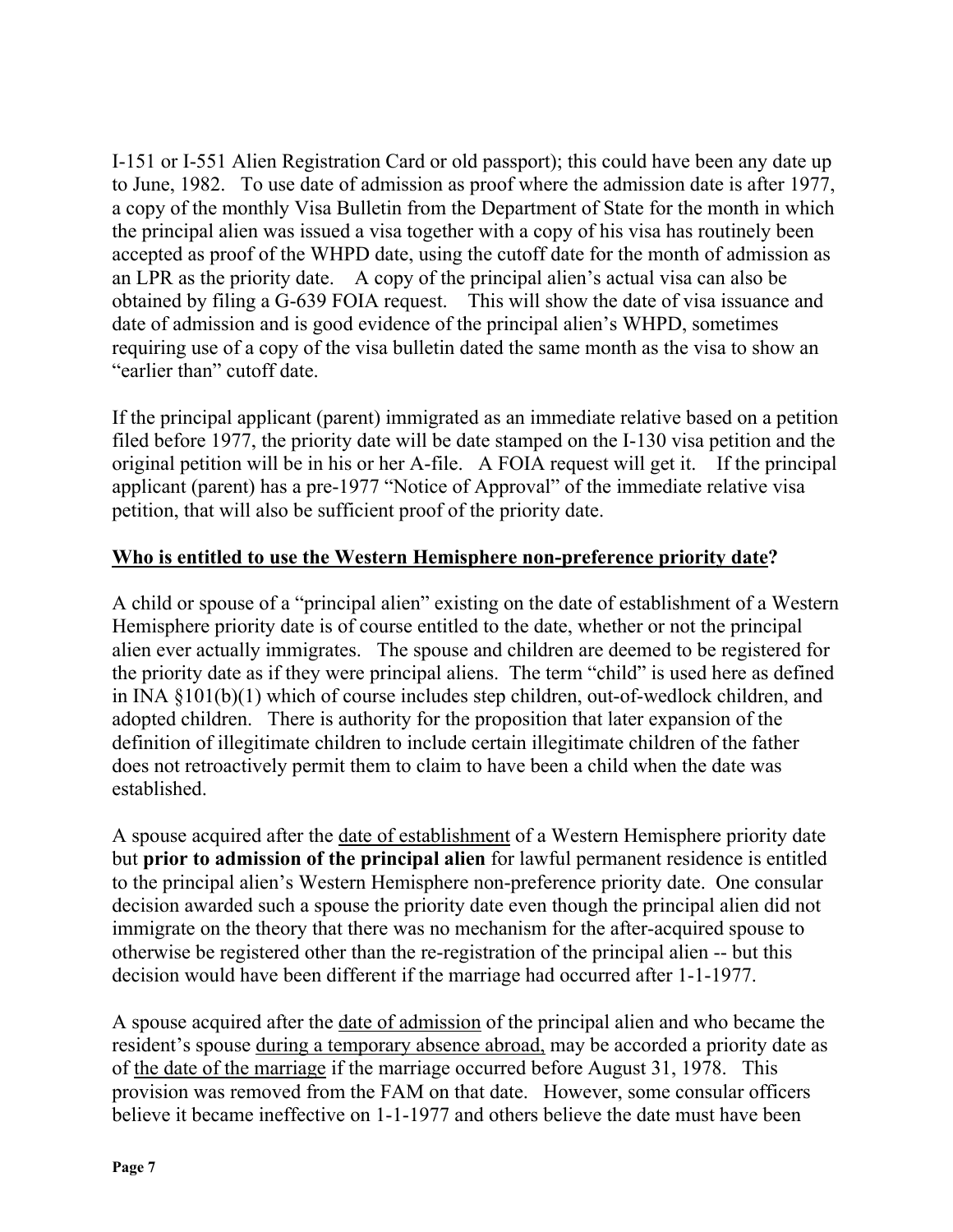"claimed" prior to August 31, 1978. A copy of the older FAM relevant section is attached.

The "after acquired child" exception discussed below applies fully to non-preference priority dates and applications. Children born of a marriage which existed on the date of admission of the principal alien are entitled to their parent's non-preference priority date. It is not unusual to see children born in Mexico in the 1980s or later who are thus entitled to a parent's pre-1977 priority date. It is not unusual to see such children who are now married adults and the same U.S. citizen sibling who "petitioned" as a baby to establish his parent's priority date is now an adult who can petition for his non-citizen married sibling. Of course, under the "accompanying or following to join" rules for derivative spouse and children, the brother's spouse and children all have the pre-1977 priority date and everybody is at the head of the F4 waiting line! The grandchildren retain the grandparent's priority date!

### How far back can you go?

In 1968, the following regulation (later renumbered §41.51) was in effect:

*22 CFR §42.62(c) Notwithstanding the provisions of paragraphs (a) and (b) of this section, an alien who, before February 1, 1966, was registered as an unqualified non-preference registrant and who subsequently qualified... ...or any alien who between February 1, 1966, and July 1, 1968, qualified for registration as a non-preference immigrant under Departmental regulations in effect at that time may retain his original priority date until such time as a non-preference visa shall become available for his use: Provided however, that no alien shall be given a priority date earlier than January 1, 1944.*

For the 1968 savings clause, if on July 1, 1968, beneficiary was a child or spouse of a principal alien who had established a priority date or had immigrated, then your client has a pre-1968 priority date or can use the date of admission of the principal alien as the priority date.

A "Western Hemisphere" priority date is not lost by change in the relationship on which it was based. It can only be lost by:

> --By using it. A person who has been admitted using a "Western Hemisphere" date who later loses resident status cannot use the date again. But it is not lost when a person immigrates without actually using the "western Hemisphere" date to which he was entitled.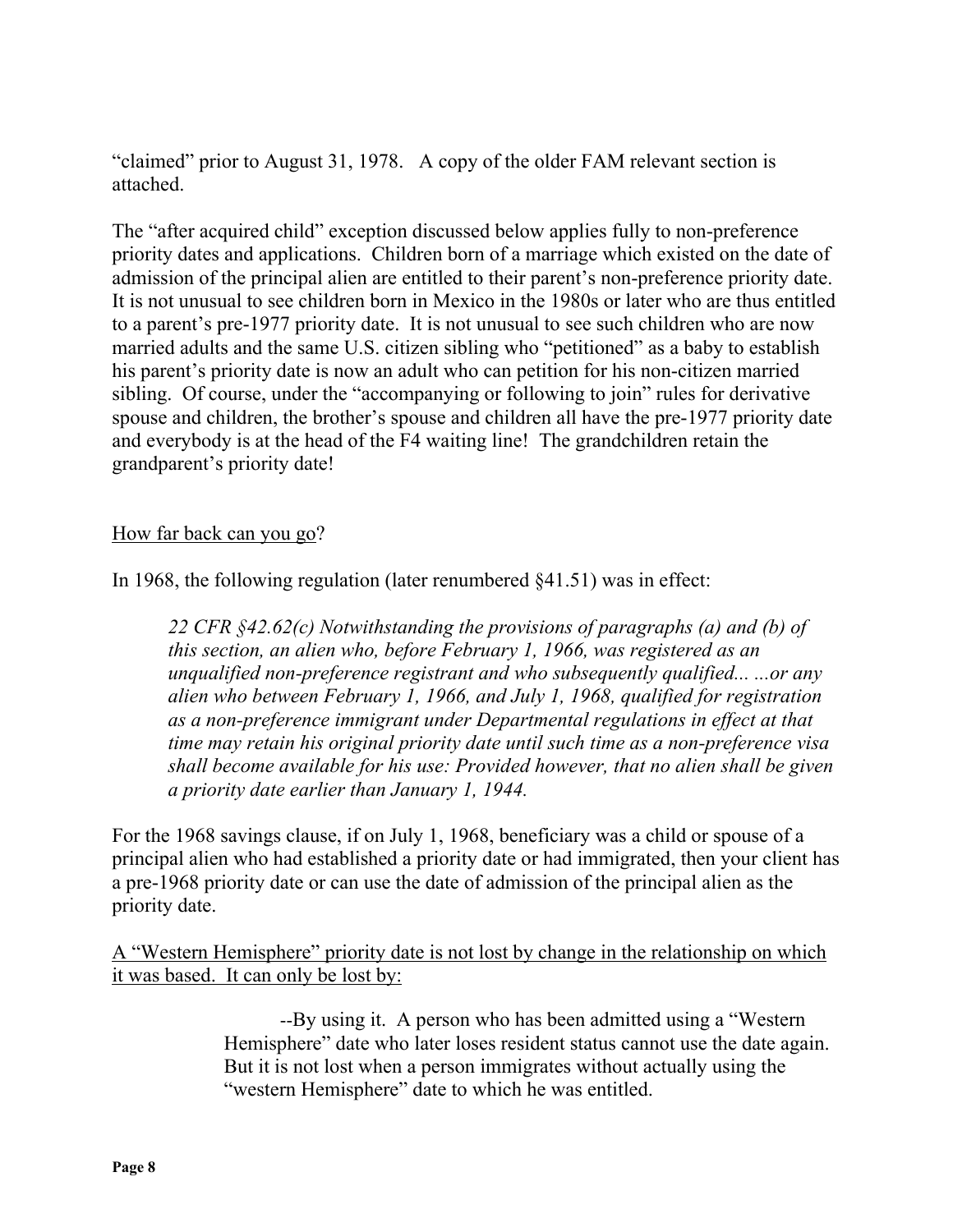--By operation of INA §203(g) terminating registration for failure to prosecute within one year after notification to the alien of availability of the visa.

# **5-- The Exception for "after acquired children"**

22 CFR § 22.53 (c) provides that a child born of a marriage which existed at the time of the principal alien's admission is entitled to the preference and priority date of the principal alien.

Practice Pointer: One should not file a second preference visa petition for a child entitled to the benefits of subsection (c) because the priority date Merely set up a following to join visa application through NVC or the Consulate, or if the beneficiary is eligible to adjust status, file the I-485 with proof of the principal alien's admission, preference class and priority date. Best practice is to file a form I-824 to notify NVC to set up this record. However proof can be a copy of the visa obtained by FOIA of the principal alien's file if not otherwise available. An old FAM note continues to state that the Principal Alien's I-551 card is sufficient to set up the "following to join" dependent's visa classification and the date of admission may be used for the priority date if that makes it current.

# **6-- Rules of "Alternate State Chargeability"**

The rules of alternate state chargeability are found in INA §202(b) and 22 CFR §42.12 These rules permit the "accompanying or following to join" spouse or children AND the principal alien to be charged either to the principal alien's foreign state or the spouse's foreign state. It may require them to immigrate simultaneously. The term "accompanying or following to join" in this context means the derivative beneficiaries in every preference petition. 9 FAM §503.3- 4(A)

This "exception" does not change the priority date, however use of alternate state chargeability can reduce the waiting time by taking advantage of priority date cutoff variability between countries.

Consideration of your client's priority date issues is incomplete without consideration of the possibility of foreign state chargeability.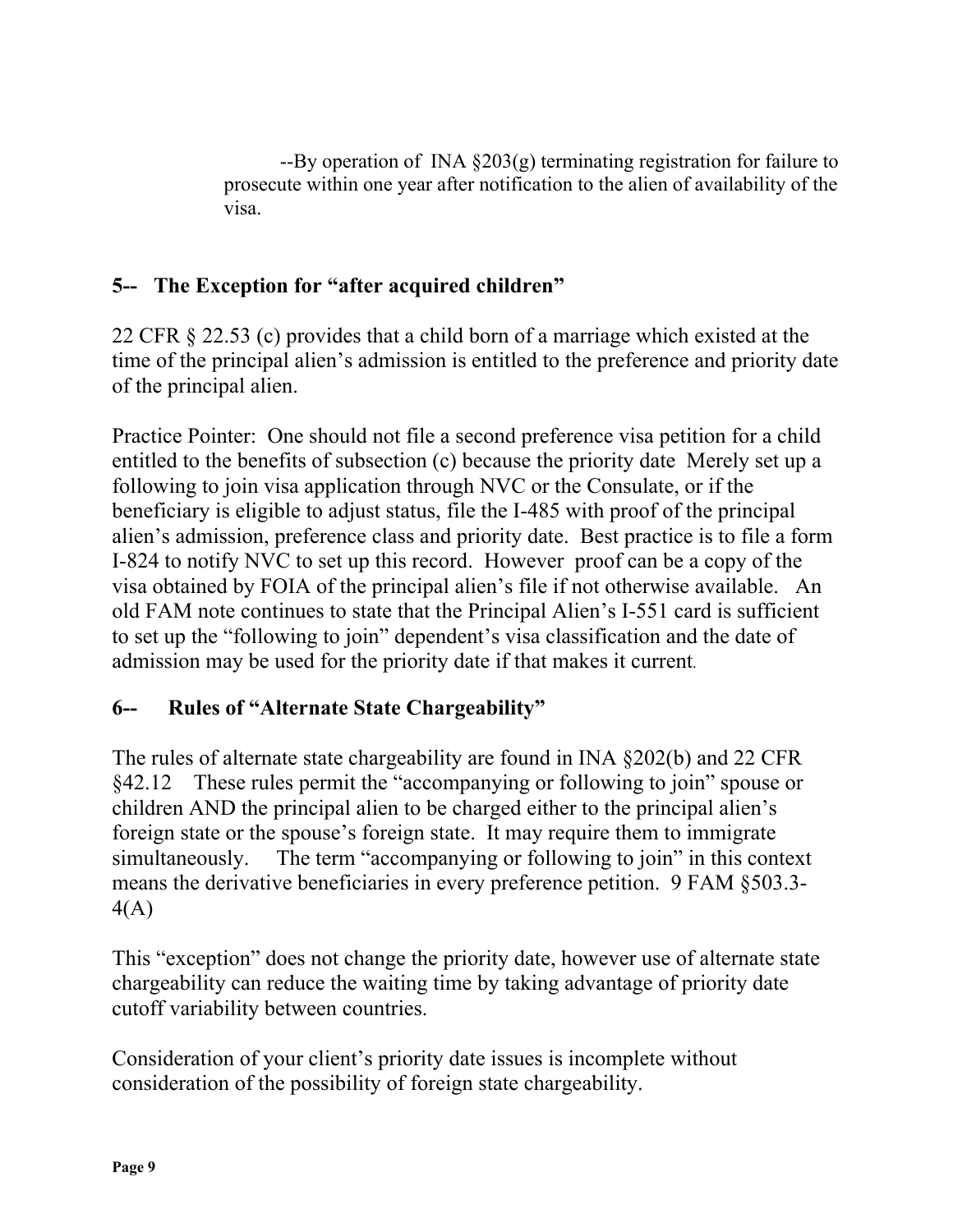# **Part II: AUTOMATIC CONVERSION OF PREFERENCE WITH RETENTION OF PRIORITY DATE**

When the principal beneficiary of a visa petition marries or divorces or the petitioner naturalizes the petition may automatically convert to a different visa classification and the priority date of the original petition is retained. The rules for such automatic conversions were modified and complicated by enactment of the Child Status Protection Act (CSPA) in 2002, and by a series of BIA and court decisions which extended the CSPA's reach and eventually by a Supreme Court decision that clarified but narrowed the reach of the act. We have prepared a chart for all such conversions as Appendix II to this paper.

Although it was not retroactive, the **CSPA ended the ageing out of immediate relative children beneficiaries of visa petitions (visa class IR2).** An immediate relative visa petition, form I-130, filed before the child's  $21<sup>st</sup>$  birthday eliminates age-out without further qualification. For an immediate relative child, there is no "CSPA Age" calculation needed and there is no requirement that the immediate relative child seek visa issuance within one year of visa availability.

For family based preference visa petitions, the CSPA provides that the age of child beneficiaries for purposes of computing when the child loses status at age 21 shall be reduced by however long USCIS takes to adjudicate the petition. However, the child must seek the visa by filing form I-485 or form I-824 or form DS-260, within one year from the date a visa becomes available based on Visa Bulletin Table "A".

The adjusted age for purposes of the CSPA is the age of the child minus the time the petition remained pending before approval. Appendix I provides an example.

Appendix II, titled AUTOMATIC CONVERSION OF FAMILY BASED PREFERENCE, is a complete summary of the automatic conversion rules for each preference. **In all conversions the original priority date is retained**.

As shown on the chart, there are four different rules for the F2A children of lawful permanent residents due to the interplay of the CSPA cutoff dates and the fact that the child can file an application to adjust status, form I-485, under Table "B" of the visa bulletin yet ultimately age out before Table "A" makes a visa available. This same problem arises for the derivative children in the F3 and F4 preferences.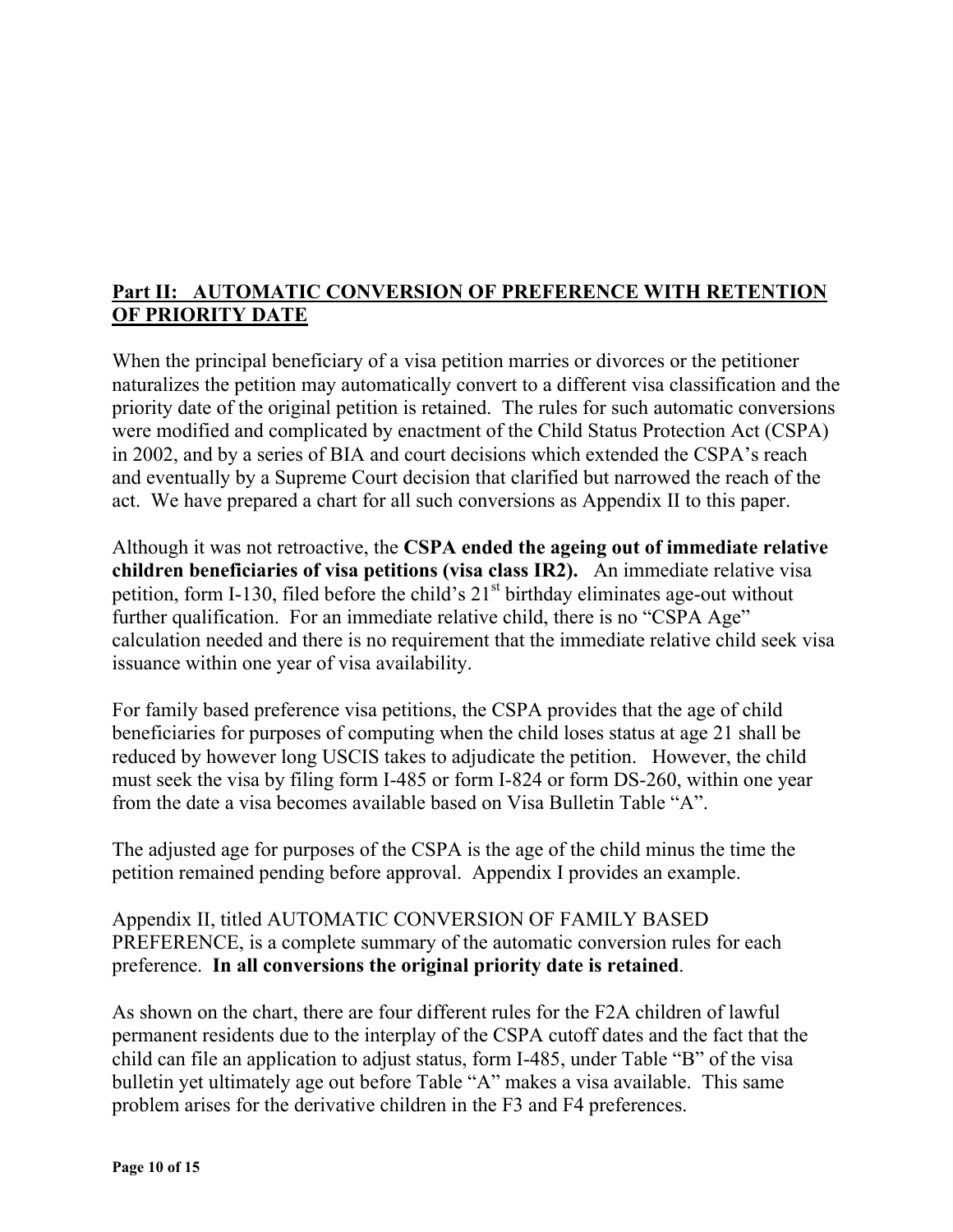The chart does not include the rules for the derivative child of an F1 (unmarried adult child of USC) nor of a derivative child of an F2A principal alien child because these situations are rare and unlikely to involve a child at age 21. The chart is otherwise exhaustive.

### **Part III: Understanding the Child Status Protection Act (CSPA)**

With the issue resolved by the Supreme Court that the CSPA does not convert the agedout dependent derivative children to another preference, the CSPA has become straight forward. Children subject of an IR2 visa petition are protected as children without limit nor other requirement. Children subject of a preference visa petition are protected as children beyond their  $21<sup>st</sup>$  birthday only for the period of time that the I-130 visa petition was pending approval. If the priority date becomes available during that time they have one year to take action by either filing an I-485 or a DS-230 or an I-824. The CSPA Age calculation is needed to determine whether the beneficiary remains "under 21" and thus remain protected in that preference as a child. The CSPA Age is calculated as illustrated in Appendix I by subtracting from the child's biological age, the period of time the petition remained pending before approval.

The AUTOMATIC CONVERSION rules chart at Appendix II includes consideration of the CSPA and the effects of Table "B" and Table "A" cutoff dates.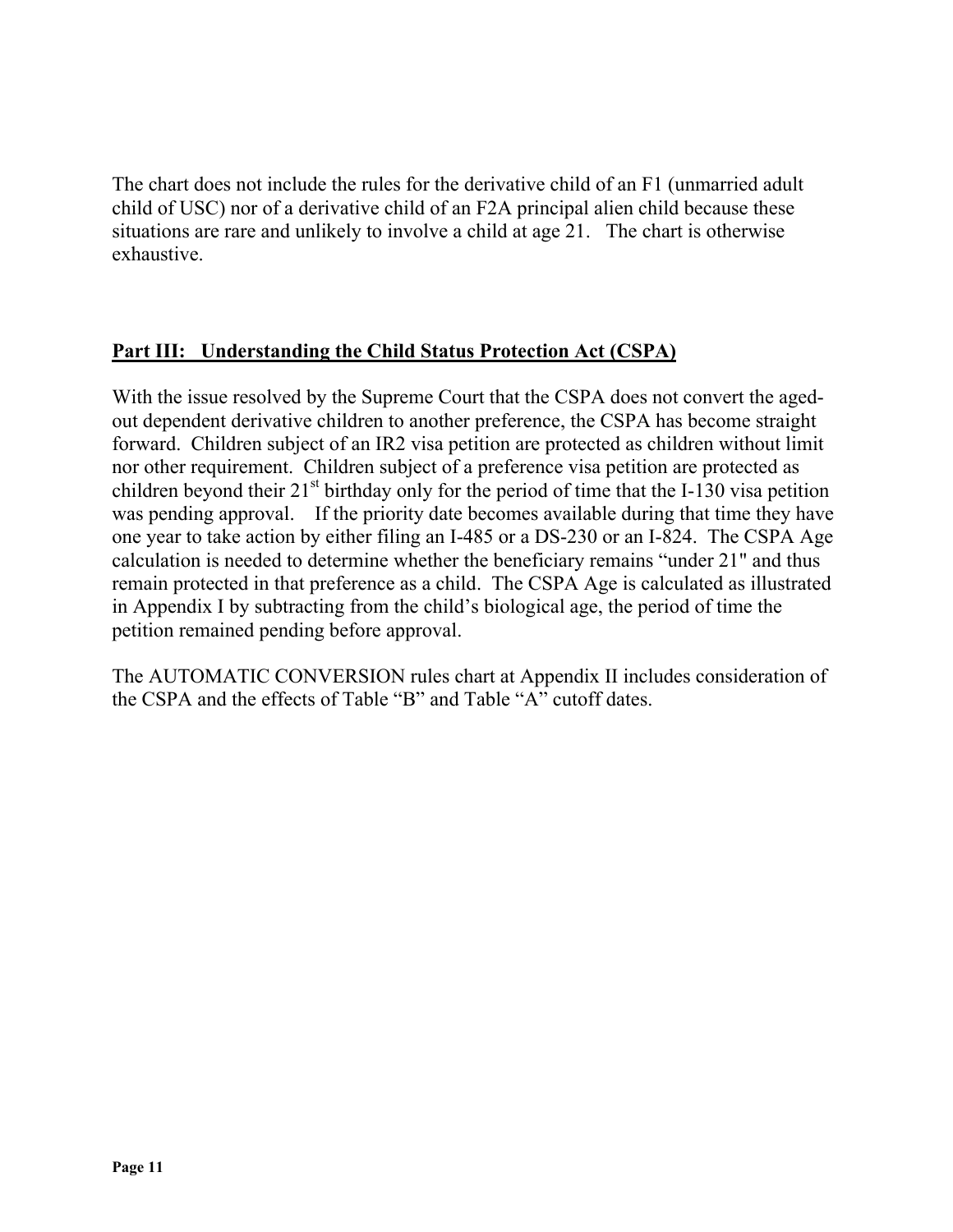

This graph shows the relationship between the biological age and the CSPA Age. In this example a preference visa petition was filed at age 18 and remained pending for three years before USCIS approved it. The CSPA Age subtracts the period of time the petition remained pending from the biological age; so the child is CSPA Age 18 when the petition was approved. After approval the child continues to be protected as his "CSPA Age" advances. His child status is protected until his "CSPA Age" advances to 21. If his priority date has not become available using Table "A" cutoff date, he loses child protected status at CSPA Age of 21.

If he had already filed an I-485 application for adjustment of status when his priority date reached the Table "B" cutoff date, he is in limbo. USCIS may handle this situation similar to the procedures followed when cutoff dates retrogress but no announcement has been made and the situation is not analogous because a visa does not eventually become available.

This graph is useful for understanding why an applicant for adjustment of status filed using Table "B" of the Visa Bulletin while the CSPA age is less than 21 might still reach CSPA Age of 21 before Table "A" of the Visa Bulletin allows final grant of LPR status.

# **Part IV: Using TABLE "A" AND TABLE "B" of the Visa Bulletin.**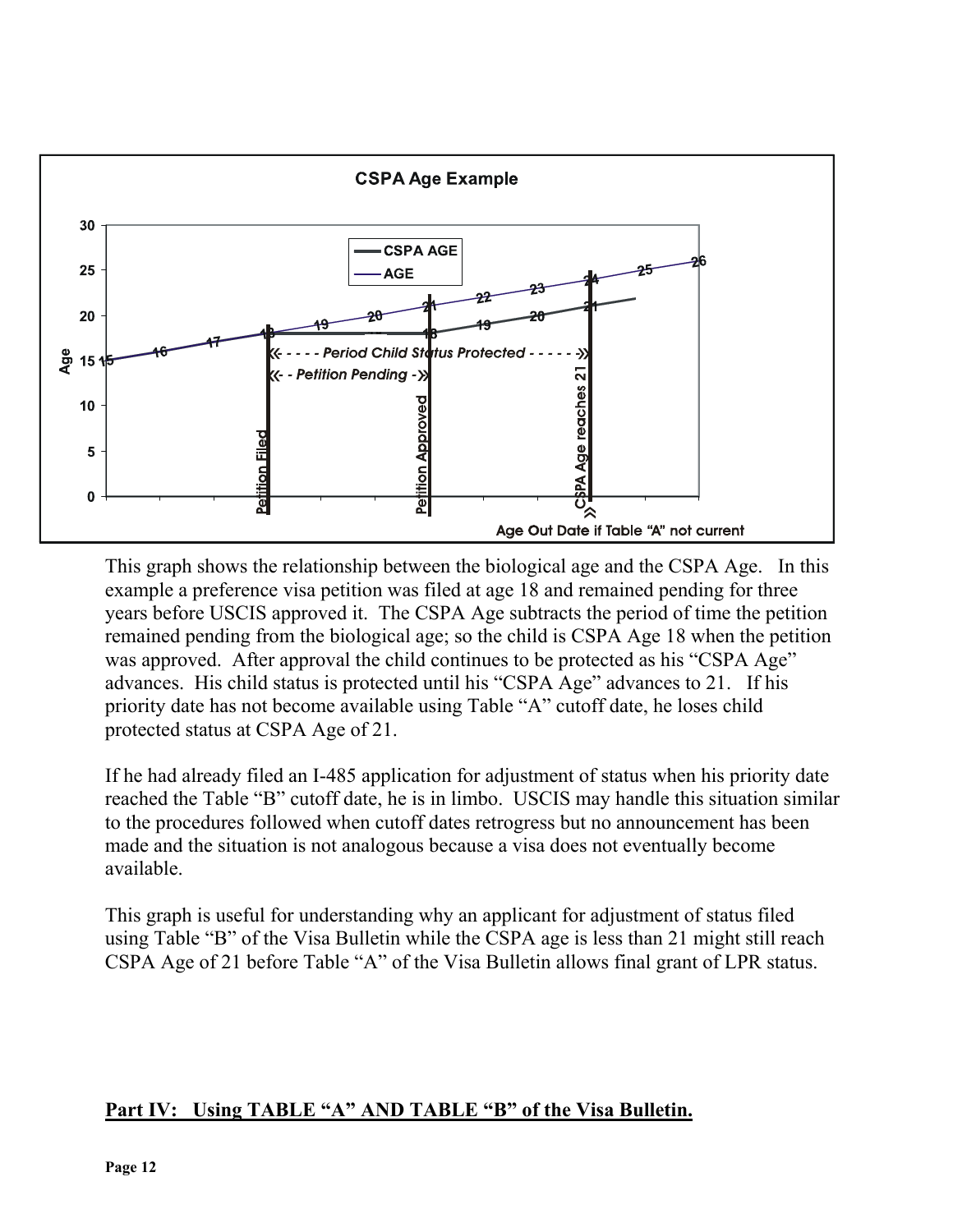For about 40 years continuing until October, 2015, the Department of State has published a monthly visa bulletin with cutoff dates for each preference for every country and worldwide. Visa availability requires a priority date earlier than the cutoff date for the month of immigrant visa issuance abroad or granting of adjustment of status in the U.S. Such dates are now known as Table A of the monthly visa bulletin. The monthly visa bulletin publishes tables for both Employment Based preferences and for Family Based preferences.

Beginning in October, 2015, the Department of State began publishing an earlier set of cutoff dates for the National Visa Center. These are cutoff dates for commencing final consular processing of the visa application, Form DS230, and possibly also for filing of form I-485 Application to Adjust Status with the USCIS. These dates are Table B of the monthly visa bulletin.

This change has been advantageous to applicants, particularly those eligible to file form I-485 because the dates in Table "B" are as much as 19 months earlier than Table "A" (see April, 2016 data below).

USCIS publishes a web page at *www.uscis.gov/visabulletininfo* updated when each monthly visa bulletin is published. It shows whether USCIS is using Table "B" or Table "A" cutoff dates for filing Form I-485 application to adjust status. During April, 2016, USCIS is using Table "B" cutoff dates for Family Based and Table "A" cutoff dates for Employment Based applications to adjust status.

Practice Pointer: Only the USCIS web site should be used for determining cutoff dates and eligibility to file Form I-485, Application for Adjustment of Status because USCIS may or may not use Table "B" of the Visa Bulletin in any particular month.

Below is shown Table "A" and "B" data and the months separating them for April, 2016:

| All Chargeability CHINA-mainland<br>Family-<br><b>Areas Except</b><br><b>Sponsored</b><br><b>Those Listed</b> | born | <b>INDIA</b> | <b>MEXICO</b> | <b>I PHILIPPINES</b> |
|---------------------------------------------------------------------------------------------------------------|------|--------------|---------------|----------------------|
|---------------------------------------------------------------------------------------------------------------|------|--------------|---------------|----------------------|

 **TABLE "A" DATES FOR FINAL ACTION :**

| Sep-08<br><u>__</u> | Sep-08<br>nn<br><i>—</i><br>▵ | 3ep-08<br>cc | 2-Jan-95<br>$\sim$ | ⊣-Jul-0∕ |
|---------------------|-------------------------------|--------------|--------------------|----------|
|                     |                               |              |                    |          |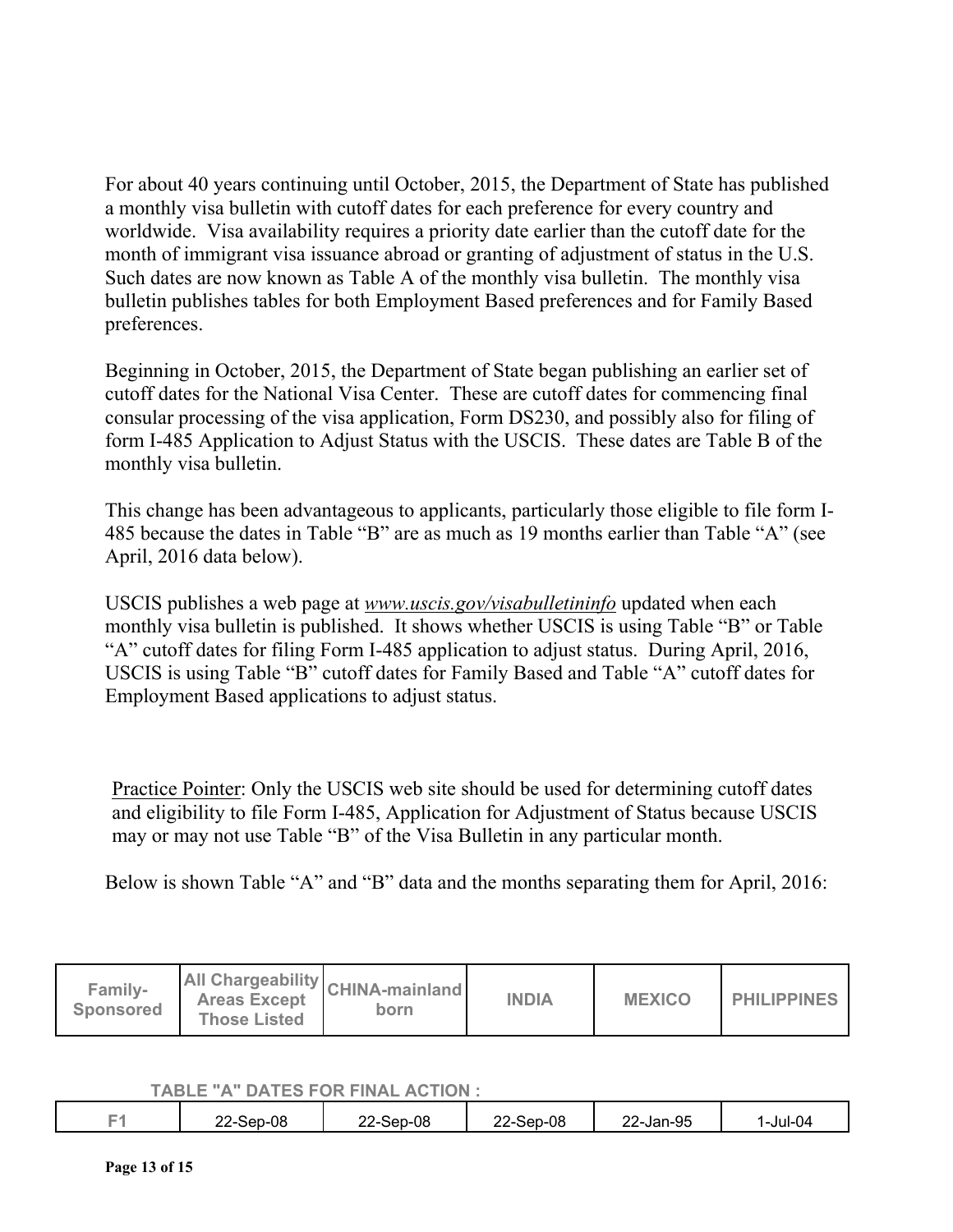| F <sub>2</sub> A | 22-Oct-14                                        | 22-Oct-14  | 22-Oct-14  | 22-Jul-14   | 22-Oct-14  |
|------------------|--------------------------------------------------|------------|------------|-------------|------------|
| F <sub>2</sub> B | 15-Jun-09                                        | 15-Jun-09  | 15-Jun-09  | 8-Sep-95    | $1-Apr-05$ |
| F <sub>3</sub>   | 22-Nov-04                                        | 22-Nov-04  | 22-Nov-04  | $1$ -Oct-94 | 22-Dec-93  |
| F4               | 22-Jul-03                                        | 22-Jul-03  | 22-Jul-03  | 8-Apr-97    | 1-Sep-92   |
|                  | <b>TABLE "B" DATES FOR FILING :</b>              |            |            |             |            |
| F1               | $1-Oct-09$                                       | $1-Oct-09$ | $1-Oct-09$ | 1-Apr-95    | $1-Sep-05$ |
| F <sub>2</sub> A | 15-Jun-15                                        | 15-Jun-15  | 15-Jun-15  | 15-Jun-15   | 15-Jun-15  |
| F <sub>2</sub> B | 15-Dec-10                                        | 15-Dec-10  | 15-Dec-10  | 1-Apr-96    | $1-May-05$ |
| F <sub>3</sub>   | $1-Aug-05$                                       | 1-Aug-05   | 1-Aug-05   | 1-May-95    | 1-Aug-95   |
| F4               | $1-May-04$                                       | $1-May-04$ | $1-May-04$ | 1-Jun-98    | $1-Jan-93$ |
|                  | Length of Time Between Table "A" and Table "B" : |            |            |             |            |
| F1               | 12 months                                        | 12 months  | 12 months  | 2 months    | 14 months  |
| F <sub>2</sub> A | 8 months                                         | 8 months   | 8 months   | 11 months   | 8 months   |
| F <sub>2</sub> B | 18 months                                        | 18 months  | 18 months  | 7 months    | 1 months   |
| F <sub>3</sub>   | 8 months                                         | 8 months   | 8 months   | 7 months    | 19 months  |
| F4               | 9 months                                         | 9 months   | 9 months   | 14 months   | 4 months   |

#### **Part V: Reinstatement of Petition on Death of Petitioner or Beneficiary**

 In 2010 Congress enacted legislation waiving the death of family based petitioners and of both employment and family based principal alien beneficiaries. Such waivers are automatic on request if at least one of the beneficiaries is residing in the U.S. at the time of the death and continues to reside in the U.S. until any pending petition is approved and has a qualifying relative to act as substitute sponsor for the affidavit of support, Form I-864.

 To be a substitute sponsor, an individual must be a U.S. citizen or lawful permanent resident; be at least 18 years old; and must be the applicant's spouse, parent, mother/father-in-law, sibling, child, son/daughter, son/daughter-in-law, sister/brother-inlaw, grandparent, grandchild, or legal guardian.

Because of the requirement that a beneficiary reside in the U.S. the previous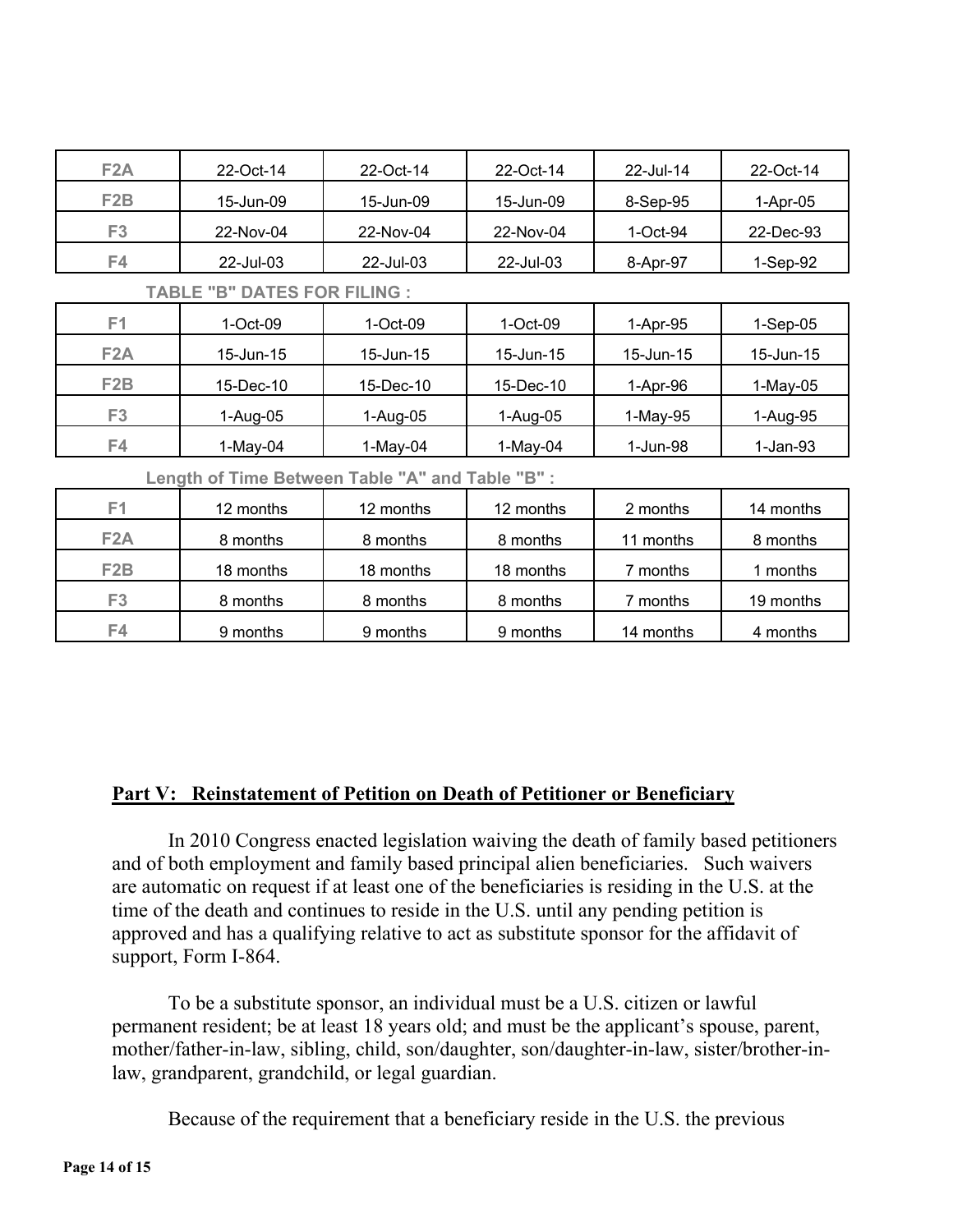regulation which allowed USCIS to grant a discretionary waiver on the basis of humanitarian considerations has remained in force for cases where no beneficiary was residing in the U.S. at the time of the death of the petitioner or principle beneficiary.

 The rules governing the death of petitioners and principal beneficiaries are presented in a chart with citations to relevant law in the "Notes" column at Appendix III, "EFFECT OF DEATH OF PETITIONER OR PRINCIPAL ALIEN".

April 10, 2017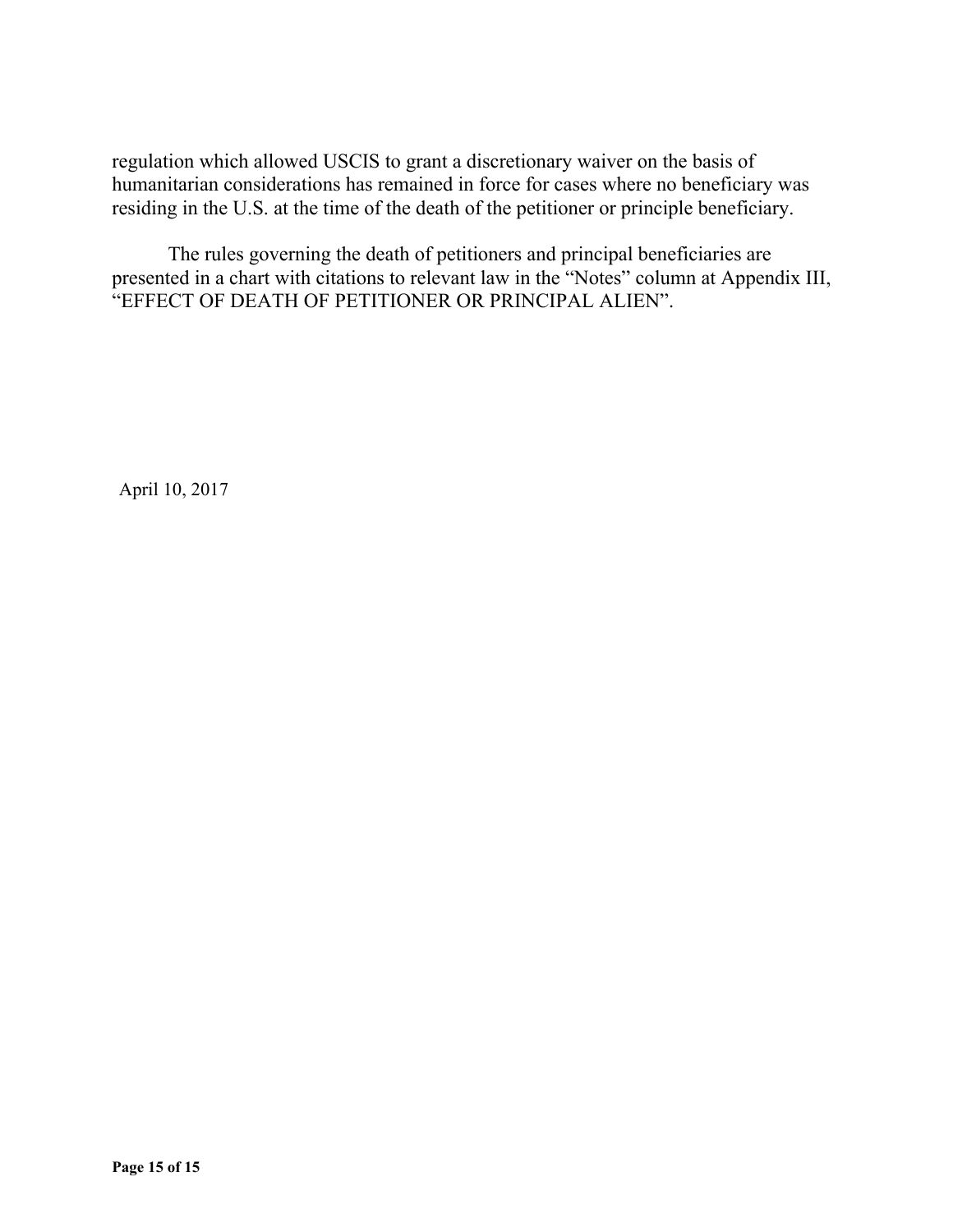| <b>Example for computing CSPA AGE</b>            |                |
|--------------------------------------------------|----------------|
|                                                  | <b>Formula</b> |
| Date of Birth: 15-Nov-85                         | A              |
| Date of Petition Filing: 18-Apr-05               | B              |
| Date of Petition Approval: 21-Oct-08             | C              |
| <b>Calculate Years Petition Pending:</b><br>3.51 | $d = C - B$    |
| Date for Age Calculation: 1-May-10               | Е              |
| 24.47<br><b>Calculate Biological Age:</b>        | $f = E - A$    |
| <b>CSPA AGE</b><br>20.96                         | $q = f + d$    |

**Date calculations are easy using a spreadsheet program such as EXCEL which gives number of days when one date is subtracted from another.**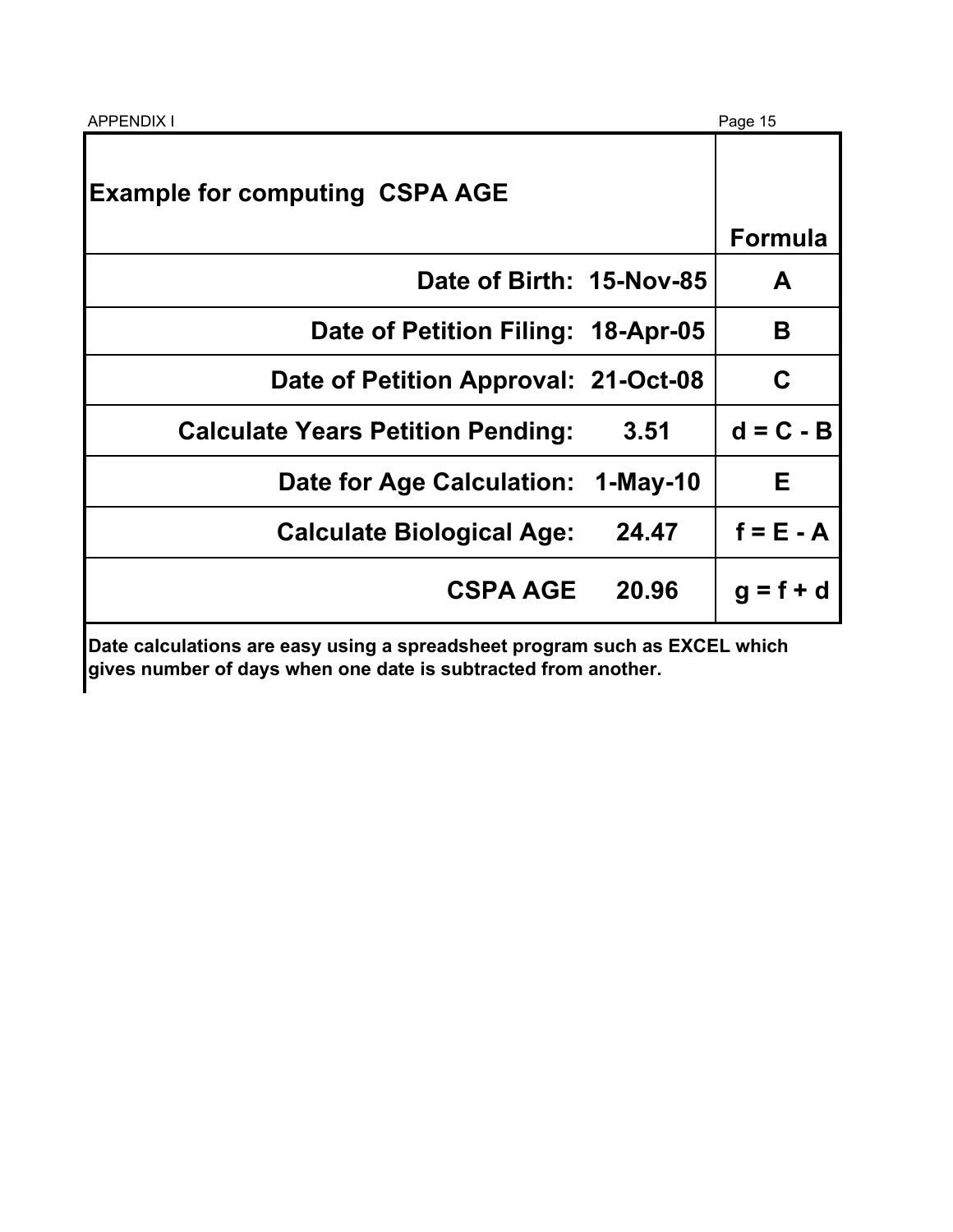|   | í                                                             |
|---|---------------------------------------------------------------|
|   | ì                                                             |
|   |                                                               |
|   |                                                               |
|   | ֖֦֧ׅ֦֧ׅ֧֧ׅ֧֪ׅ֪֪ׅ֖֧֚֚֚֚֚֚֚֚֚֚֚֡֕֓֡֡֜֓֡֡֜֓֡֬֝֬֝֓֬֝֬֓֝֬֜֓֓֝֬֓֓֬֝ |
|   |                                                               |
| ć |                                                               |
|   |                                                               |

Page 16 Appendix II Page 16

|                                                                                                    | AUTOMATIC CONV                                                                                            | <b>ERSION OF FAMILY BASED PREFERENCE</b>                                                                          |                                                                                                      |
|----------------------------------------------------------------------------------------------------|-----------------------------------------------------------------------------------------------------------|-------------------------------------------------------------------------------------------------------------------|------------------------------------------------------------------------------------------------------|
| Original Visa Class                                                                                | Event                                                                                                     | <b>Converted Visa Class</b>                                                                                       | <b>Notes</b>                                                                                         |
| IR2 (child of USC)                                                                                 | Marriage of Beneficiary                                                                                   | F3 (married son/daughter of USC)                                                                                  | $9$ FAM § 503.3-3(B)(2)(1)(b)                                                                        |
| IR2 (child of USC)                                                                                 | Beneficiary reaches biological age 21                                                                     | Remains IR2 due to CSPA. [CSPA not retroactive Not subject to one year requirement of<br>to age outs before 2002] | CSPA to seek visa                                                                                    |
| F1 (unmarried son/daughter of USC)                                                                 | Marriage of Beneficiary                                                                                   | F3 (married son/daughter of USC)                                                                                  | $9$ FAM $\S$ 503.3-3(B)(2)(1)(a)                                                                     |
| F2A (spouse of LPRt)                                                                               | Petitioner Naturalizes                                                                                    | IR1 (spouse of USC)                                                                                               | 9 FAM § 503.3-3(B)(2) (3)                                                                            |
| F2A, (child of LPR)                                                                                | Marriage of Beneficiary                                                                                   | Both the Preference and the Priority Date are lost                                                                | Priority date not recaptured by marriage<br>termination                                              |
| F2A, (child of LPR)                                                                                | Beneficiary reaches Biological Age 21<br>per<br>before Visa becomes Available<br>Table A of Visa Bulletin | No effect as not yet at CSPA Age                                                                                  | Must fseek visa, I.e. file I-485, DS260 or<br>-824 within one year of visa availability.             |
| F2A, (child of LPR)                                                                                | reaches<br>Visa becomes Available per Table B of<br>Visa Bulletin before Beneficiary                      | appointment, but could still lose protected child<br>Can file I-485 or start processing for consular              | Beneficiary could still reach CSPA Age<br>Out before visa available per Table A.                     |
|                                                                                                    | CSPA Age 21                                                                                               | status.                                                                                                           |                                                                                                      |
| F2A, (child of LPR)                                                                                | reaches<br>Visa becomes Available per Table A of<br>Visa Bulletin before Beneficiary<br>CSPA Age 21       | F2A class child status protected                                                                                  | Reverts to F2B if fails to seek visa<br>within one year of visa availability                         |
| F2A, (child of LPR)                                                                                | $\overline{2}$<br>Beneficiary reaches CSPA Age                                                            | Converts to F2B (unmarried son/daughter of LPR)                                                                   | However, if I-485 filed using Table B of                                                             |
|                                                                                                    | under<br>before Visa becomes Available<br>Table A of Visa Bulletin                                        |                                                                                                                   | Visa Bulletin it should remain pending<br>until current. No authority for this yet                   |
| F2A, (child of LPR) and biological age Petitioner Naturalizes<br>under 21                          |                                                                                                           | IR2 (child of USC)                                                                                                | Not subject to one year requirement of<br>CSPA to seek visa                                          |
| F2A, (child of LPR) and biological age Petitioner Naturalizes<br>over 21 but CSPA age under 21 and |                                                                                                           | NOT Opt Out to F2B - see Zamora Molina 25 I&N<br>F1 (unmarried son/daughter of USC) and can                       | However, if I-485 filed using Table B of<br>Visa Bulletin it should remain pending                   |
| priority date unavailable per Table A<br>of Visa Bulletin                                          |                                                                                                           | Dec. 606 (BIA 2011) reversing prior USCIS<br>guidance.                                                            | until current.                                                                                       |
| F2B (son/daughter of LPR) and both<br>biological and CSPA age over 21                              | Petitioner Naturalizes                                                                                    | F1 (unmarried son/daughter of USC) but can Opt<br>Out to F2B to take advantage of visa availability               | However, if I-485 filed using Table B of<br>Visa Bulletin it should remain pending<br>until current. |
| F2B (son/daughter of LPR)                                                                          | Marriage of Beneficiary                                                                                   | Both the Preference and the Priority Date are lost                                                                | Not subject to recapture by marriage<br>termination                                                  |
| F3 (married son/daughter of USC)                                                                   | Principal Beneficiary's marriage<br>terminated while under age 21                                         | IR2 (child of USC)                                                                                                | $9$ FAM § 503.3-3(B)(2)(1)(c)                                                                        |
| F3 (married son/daughter of USC)                                                                   | Principal Beneficiary's marriage<br>terminated while over age 21                                          | F2B (unmarried son/daughter of LPR)                                                                               | 9 FAM § 503.3-8(B)(1)(c)                                                                             |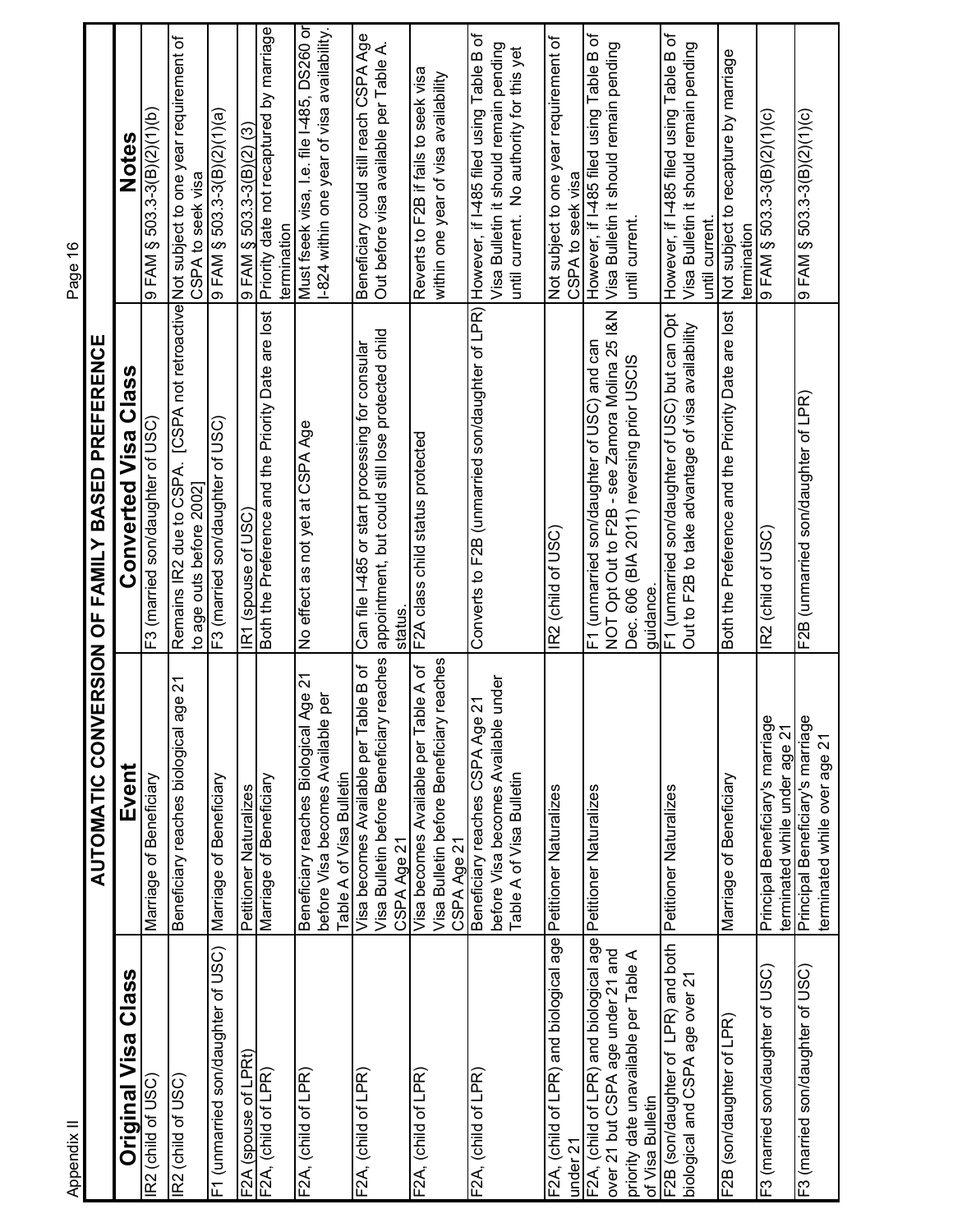| F33 (derivative child of F3 principal | Marriage of Beneficiary                     | Both the Preference and the Priority Date are lost  Priority date not recaptured by marriage |                                             |
|---------------------------------------|---------------------------------------------|----------------------------------------------------------------------------------------------|---------------------------------------------|
| alien), or,                           |                                             |                                                                                              | termination                                 |
| F44 (derivative child of F4 principal |                                             |                                                                                              |                                             |
| allen                                 |                                             |                                                                                              |                                             |
| F33 (derivative child of F3 principal | Beneficiary reaches Biological Age 21       | No effect                                                                                    |                                             |
| alien), or,                           | <u>ត្</u><br>before Visa becomes Available  |                                                                                              |                                             |
| F44 (derivative child of F4 principal | Table A of Visa Bulletin                    |                                                                                              |                                             |
| allen)                                |                                             |                                                                                              |                                             |
| F33 (derivative child of F3 principal |                                             | Visa becomes Available per Table B of   Can file I-485 or start processing for consular      | Beneficiary could still reach CSPA Age      |
| alien), or,                           | Visa Bulletin before Beneficiary            | reaches appointment                                                                          | Out before visa available per Table A.      |
| F44 (derivative child of F4 principal | CSPA Age 21                                 |                                                                                              |                                             |
| allen)                                |                                             |                                                                                              |                                             |
| F33 (derivative child of F3 principal |                                             | Visa becomes Available per Table A of [F33 or F44 visa class child status protected          | Preference & Priority Date lost if fails to |
| alien), or,                           | reaches<br>Visa Bulletin before Beneficiary |                                                                                              | seek visa within one year of visa           |
| F44 (derivative child of F4 principal | CSPA Age 21                                 |                                                                                              | availability                                |
| allen                                 |                                             |                                                                                              |                                             |
| F33 (derivative child of F3 principal | <u>인</u><br>Beneficiary reaches CSPA Age    | Both the Preference and the Priority Date are lost  What if I-485 has been filed using Table |                                             |
| alien), or,                           | under<br>before Visa becomes Available      |                                                                                              | B of Visa Bulletin?                         |
| F44 (derivative child of F4 principal | Table A of Visa Bulletin                    |                                                                                              |                                             |
| allen                                 |                                             |                                                                                              |                                             |
|                                       |                                             |                                                                                              |                                             |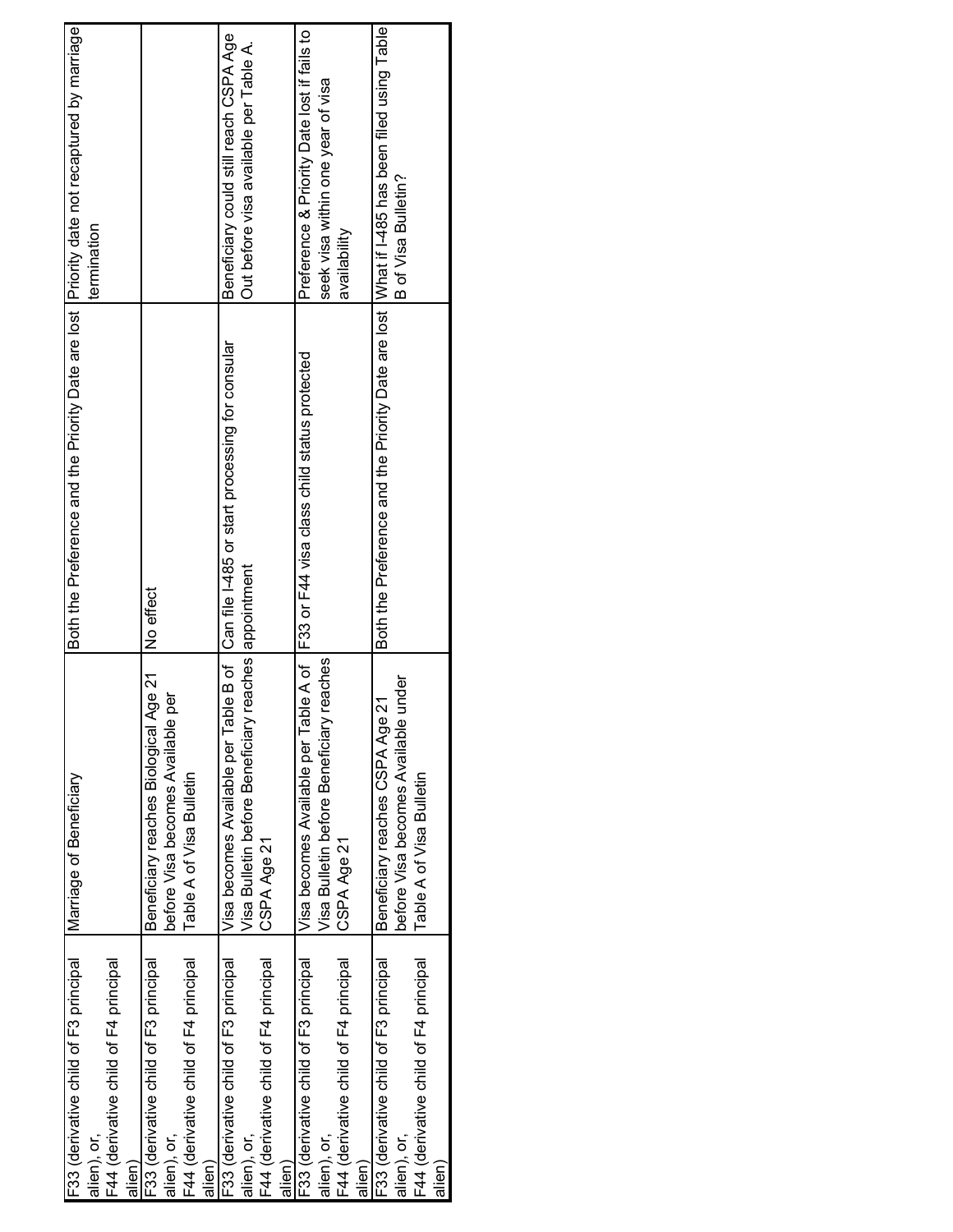| ֠                                                                            |
|------------------------------------------------------------------------------|
|                                                                              |
|                                                                              |
| ֚֚֚֬<br>I                                                                    |
|                                                                              |
|                                                                              |
|                                                                              |
|                                                                              |
|                                                                              |
|                                                                              |
|                                                                              |
|                                                                              |
|                                                                              |
|                                                                              |
|                                                                              |
|                                                                              |
|                                                                              |
|                                                                              |
|                                                                              |
|                                                                              |
|                                                                              |
|                                                                              |
|                                                                              |
|                                                                              |
|                                                                              |
|                                                                              |
|                                                                              |
|                                                                              |
|                                                                              |
|                                                                              |
|                                                                              |
|                                                                              |
|                                                                              |
|                                                                              |
|                                                                              |
|                                                                              |
|                                                                              |
|                                                                              |
|                                                                              |
|                                                                              |
|                                                                              |
|                                                                              |
|                                                                              |
|                                                                              |
|                                                                              |
|                                                                              |
|                                                                              |
|                                                                              |
|                                                                              |
|                                                                              |
|                                                                              |
|                                                                              |
|                                                                              |
|                                                                              |
|                                                                              |
|                                                                              |
|                                                                              |
|                                                                              |
|                                                                              |
|                                                                              |
|                                                                              |
|                                                                              |
|                                                                              |
|                                                                              |
|                                                                              |
|                                                                              |
|                                                                              |
|                                                                              |
|                                                                              |
| j<br>i                                                                       |
|                                                                              |
| ֠                                                                            |
| ׇ֚֘֝֬<br>$\overline{\phantom{a}}$<br>ĺ<br>l<br>$\overline{\phantom{a}}$<br>i |
| ć<br>֠                                                                       |
| ֘֒<br>ׇ֠֡֡֡֡<br>ī                                                            |
|                                                                              |

| W<br>۴<br>п | ∞ |
|-------------|---|
|             |   |
|             |   |

|                                                                                              | Effect of Death of Petitioner or Principal Alien                                                                                                                   |                                                                                                                                                                                       |                                                                  |
|----------------------------------------------------------------------------------------------|--------------------------------------------------------------------------------------------------------------------------------------------------------------------|---------------------------------------------------------------------------------------------------------------------------------------------------------------------------------------|------------------------------------------------------------------|
|                                                                                              | Circumstances on date of                                                                                                                                           |                                                                                                                                                                                       |                                                                  |
| Visa Classification                                                                          | death                                                                                                                                                              | Effect on Petition                                                                                                                                                                    | <b>Notes</b>                                                     |
| E1 through EB5 Employment<br><b>Based Preferences</b>                                        | v dies while I-140 pending or<br>approved; and ANY Beneficiary residing in U.S. at<br>Principal Beneficiar<br>time of death                                        | approved if that beneficiary continues to reside<br>Upon request, the I-140 will be reinstated or<br>in U.S. until adjudicated                                                        | INA § 204(I)                                                     |
| IR1 Spouse of U.S. Citizen                                                                   | Petitioner dies while I-130 pending or approved.                                                                                                                   | or, if pending, adjudicated as an I-360. (2-year derivative beneficiaries<br>marriage requirement eliminated in 2009) [of the I-360<br>Petition I-130 reinstated and treated as I-360 | Children included as                                             |
| IR1 Spouse of U.S. Citizen                                                                   | Petitioner dies and no I-130 was ever filed                                                                                                                        | May file I-360 as Widow/widower within two<br>years of death.                                                                                                                         | derivative beneficiaries<br>Children included as<br>of the I-360 |
| IR2 Child of U.S. Citizen                                                                    | Petitioner dies while I-130 pending or approved<br>and Beneficiary residing in U.S. at time of death                                                               | approved if beneficiary continues to reside in<br>Upon request, the I-130 will be reinstated or<br>U.S. until adjudicated                                                             | CFR204.2(1)(2) is<br>INA § 204(I)                                |
| IR2 Child of U.S. Citizen                                                                    | Petitioner dies after approval of I-130 and<br>Beneficiary NOT residing in U.S. at time of death                                                                   | U.S. until adjudicated<br>Discretionary Humanitarian Waiver of Death of <mark>INA 205 and 8 CFR</mark><br>Petitioner may be requested                                                 | 205.1(a)(3)(C)(2)                                                |
| IR2 Child of U.S. Citizen                                                                    | Beneficiary NOT residing in U.S. at time of death<br>Petitioner dies while I-130 remains pending,                                                                  | Petition not approvable.                                                                                                                                                              | 8 CFR 204.                                                       |
| F2A Spouse of LPR (includes<br>derivative children)                                          | Petitioner dies while I-130 pending or approved<br>residing in U.S. at time of<br>and ANY Beneficiary<br>death                                                     | approved if beneficiary continues to reside in<br>Upon request, the I-130 will be reinstated or<br>.S. until adjudicated<br>$\equiv$                                                  | INA § 204(1)*                                                    |
| F2A Spouse of LPR (includes<br>derivative children)                                          | n U.S. at time of death<br>approval of-130; NO<br>Beneficiary residing i<br>Petitioner dies after                                                                  | Discretionary Humanitarian Waiver of Death of INA 205 and 8 CFR<br>Petitioner may be requested                                                                                        | 205.1(a)(3)(C)(2)                                                |
| F2A Spouse of LPR (includes<br>derivative children)                                          | Petitioner dies while I-130 remains pending; NO<br>n U.S. at time of death<br>Beneficiary residing i                                                               | No waiver available. Petition not approvable                                                                                                                                          |                                                                  |
| F2A Spouse of LPR (includes<br>derivative children)                                          | Principal Beneficiary dies while I-130 pending or<br>eneficiary residing in U.S. at<br>approved and ANY B<br>time of death                                         | approved if beneficiary continues to reside in<br>Upon request, the I-130 will be reinstated or<br>U.S. until adjudicated                                                             | $M_{\odot}$ and $M_{\odot}$                                      |
| derivative children of the unmarried<br>F2A Child of LPR (includes<br>principal beneficiary) | death (Note: principal alien could have derivative<br>Petitioner dies while I-130 pending or approved<br>and ANY Beneficiary residing in U.S. at time of<br>child) | approved if beneficiary continues to reside in<br>Upon request, the I-130 will be reinstated or<br>U.S. until adjudicated                                                             | INA $\S$ 204(I)*                                                 |
| derivative children of the unmarried<br>F2A Child of LPR (includes<br>principal beneficiary) | Beneficiary residing in U.S. at time of death<br>approval of I-130; NO<br>Petitioner dies after                                                                    | Discretionary Humanitarian Waiver of Death of INA 205 and 8 CFR<br>Petitioner may be requested.                                                                                       | 205.1(a)(3)(C)(2)                                                |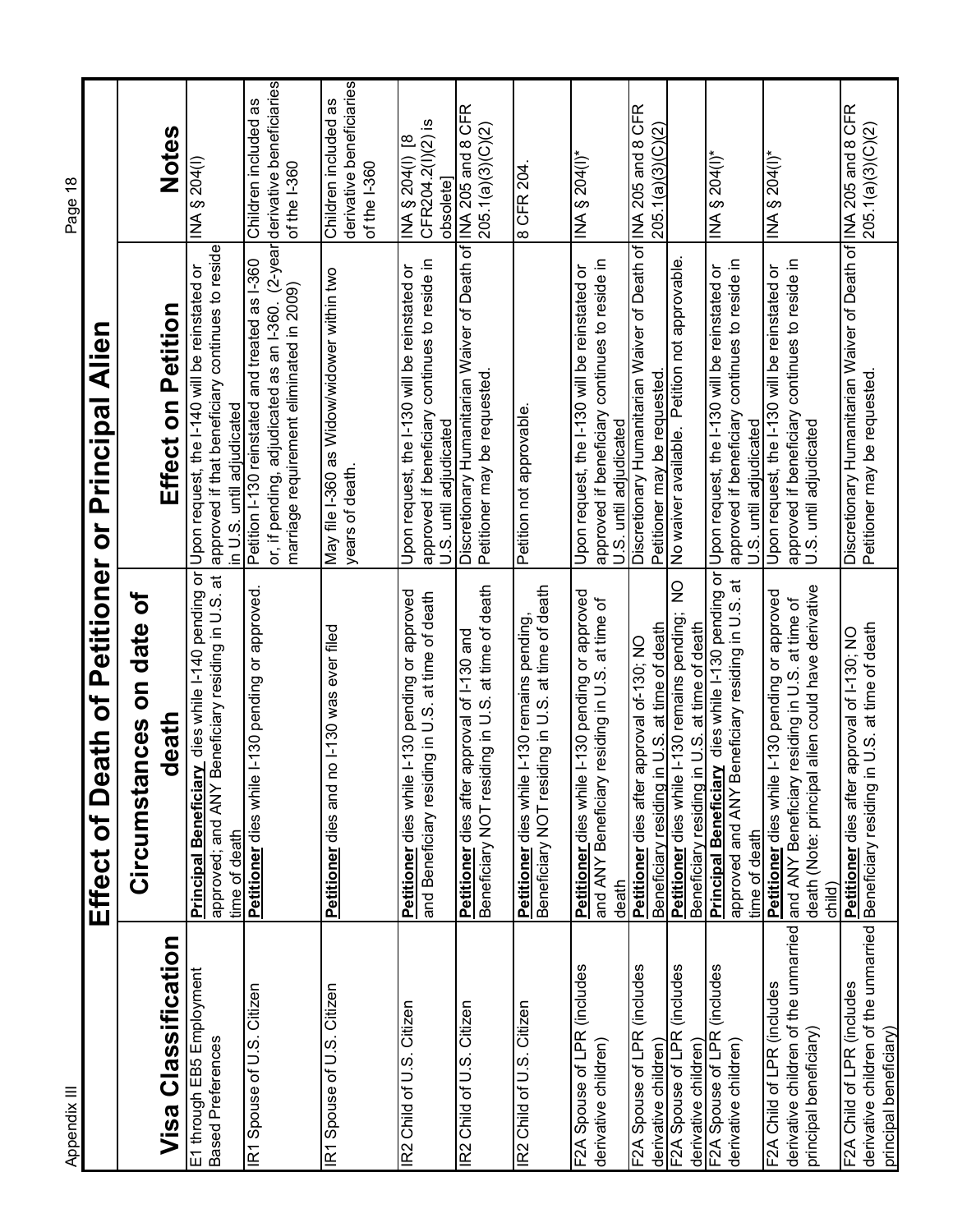| derivative children of the unmarried Beneficiary residing<br>F2A Child of LPR (includes<br>principal beneficiary) | Petitioner dies while I-130 remains pending; NO<br>in U.S. at time of death                                                   | Petition not approvable.                                                                                                                                        |                                 |
|-------------------------------------------------------------------------------------------------------------------|-------------------------------------------------------------------------------------------------------------------------------|-----------------------------------------------------------------------------------------------------------------------------------------------------------------|---------------------------------|
| F2A Child of LPR (includes<br>principal beneficiary)                                                              | derivative children of the unmarried approved and ANY Beneficiary residing in U.S. at<br>Principal Beneficia<br>time of death | approved if beneficiary continues to reside in<br>ry dies while I-130 pending or Upon request, the I-130 will be reinstated or<br>U.S. until adjudicated        | Not real sure about<br>this one |
| includes derivative children of the<br>F1 Adult Son or Daughter of USC<br>unmarried principal beneficiary)        | Petitioner dies while I-130 pending or approved<br>and Beneficiary residing in U.S. at time of death                          | approved if beneficiary continues to reside in<br>Upon request, the I-130 will be reinstated or<br>U.S. until adjudicated                                       | INA § 204(1)*                   |
| (includes derivative children of the<br>F1 Adult Son or Daughter of USC<br>unmarried principal beneficiary)       | Beneficiary NOT residing in U.S. at time of death<br>approval of 1-130 and<br><b>Petitioner</b> dies after                    | Discretionary Humanitarian Waiver of Death of INA 205 and 8 CFR<br>Petitioner may be requested                                                                  | 205.1(a)(3)(C)(2)               |
| (includes derivative children of the<br>F1 Adult Son or Daughter of USC<br>unmarried principal beneficiary)       | iding in U.S. at time of death<br>Petitioner dies while I-130 remains pending,<br>Beneficiary NOT resi                        | Petition not approvable.                                                                                                                                        |                                 |
| $F_4$<br>F3 Married Son or Daughter of<br>Sibling of USC and derivatives<br>JSC and derivatives, or,              | Petitioner dies while I-130 pending or approved<br>and ANY Beneficiary residing in U.S. at time of<br>death                   | approved if beneficiary continues to reside in<br>Upon request, the I-130 will be reinstated or<br>U.S. until adjudicated                                       | INA $\S$ 204(1)*                |
| F4<br>F3 Married Son or Daughter of<br>Sibling of USC and derivatives<br>USC and derivatives, or,                 | in U.S. at time of death<br>approval of-130; NO<br>Petitioner dies after<br>Beneficiary residing                              | Discretionary Humanitarian Waiver of Death of   INA 205 and 8 CFR<br>Petitioner may be requested                                                                | 205.1(a)(3)(C)(2)               |
| F4<br>F3 Married Son or Daughter of<br>Sibling of USC and derivatives<br>USC and derivatives, or,                 | Petitioner dies while I-130 remains pending; NO<br>in U.S. at time of death<br>Beneficiary residing                           | Petition not approvable.                                                                                                                                        |                                 |
| $F_4$<br>F3 Married Son or Daughter of<br>Sibling of USC and derivatives<br>USC and derivatives, or,              | approved and ANY Beneficiary residing in U.S. at<br>Principal Beneficia<br>time of death                                      | approved if that beneficiary continues to reside<br>ry dies while I-130 pending or Upon request**, the I-130 will be reinstated or<br>in U.S. until adjudicated | $M_{\odot}$ and $M_{\odot}$     |
| Section 204(1) is not retroactive to pe<br>$\star$                                                                | titions                                                                                                                       | adjudicated before 28-Sep-2009                                                                                                                                  |                                 |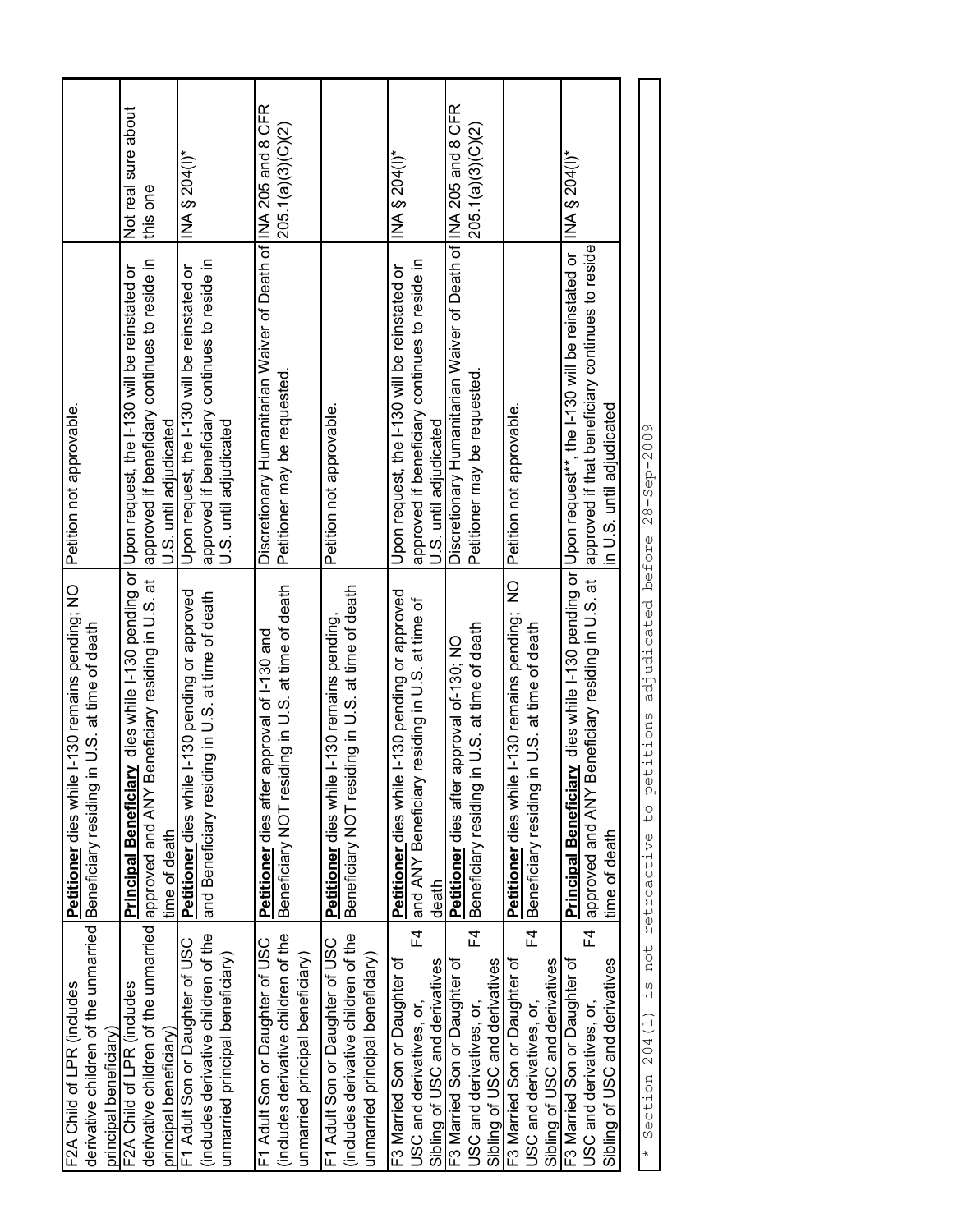it expects to have \$65,694,000 to allocate to states for social services to refugees and entrants for FY 1988. The notice of the proposed allocations to states of FY 1988 social services funds was published in the Federal Register, Vol. 53, No. 37, February 25, 1988, pp.  $5646 - 5650$ .<sup>1</sup> As a result of the comments received, over \$1.5 million that ORR previously had planned to use for discretionary initiatives has been added to the amount initially allocated. Adjustments have also been made in the estimated refugee populations of four states based on evidence submitted by those states.

Because of the length of the notice and the limited number of readers affected by it, we merely call attention to the notice without reproducing it.

#### 11. DOS Clarifies Western Hemisphere **Priority Dates**

The following is the text of a cable sent August 13, 1987 by the Department of State, Washington, DC to the American Consul in Tijuana:

> 1. DEPARTMENT HAS REVIEWED ITS FILES ON THE TOPIC OF WESTERN HEMISPHERE PRIORITY DATES FURTHER. IT HAS DISCOVERED THAT IN THE YEAR WHEN THE BARAJAS CASE AROSE, 1976, 9 FAM NOTES ON THE TOPIC STATED THE FOLLOWING: "WHEN THE BENEFICIARY OF AN IMMEDIATE RELATIVE PETITION WHO IS A NATIVE OF THE WESTERN HEMISPHERE HAS A SPOUSE OR A CHILD NOT ENTITLED TO IMMEDIATE RELATIVE STATUS, THE VISA APPLICATION OF SUCH SPOUSE OR CHILD MAY BE PROCESSED WITH A PRIORITY DATE DERIVED FROM THE FILING DATE OF THE PETTION." THE NOTES GO ON TO SAY THAT "A NONPREFERENCE PRIORITY DATE, ONCE PROPERLY **ESTABLISHED. IS NOT LOST..."**

> 2. IT IS CLEAR THAT THE DEPARTMENT'S POLICY AT THE TIME IN QUESTION PERMITTED THE ESTABLISHMENT OF PRIORITY DATES FOR CHILDREN OF IMMEDIATE RELATIVES WHO WERE NATIVES OF THE WESTERN HEMISPHERE AND THAT SUCH PRIORITY DATES WERE

NOT LOST SUBSEQUENT TO JANUARY 1, 1977 SINCE THE CHILDREN WERE NOT THEMSELVES IMMEDIATE RELATIVES AND THUS WERE SUBJECT TO THE WESTERN HEMISPHERE QUOTA ON THE DATE THAT THE IMMIGRATION AND NATIONALITY ACT AMENDMENTS OF 1976 BECAME EFFECTIVE, I.E. JANUARY 1, 1977. THEY THEREBY QUALIFIED UNDER THE SECTION 9(B) "SAVINGS CLAUSE" OF THOSE **AMENDMENTS.** 

3. CONSEQUENTLY MS. BARAJAS APPEARS TO HOLD A PRIORITY DATE OF AT LEAST JANUARY 20, 1976 SINCE HER FATHER'S 212(A)(15) REFUSAL IS ACCEPTABLE AS EVIDENCE OF HIS REGISTRATION FOR IMMIGRATION AND HIS SUBSEQUENT IMMIGRATION AS AN I.R. APPEARS TO CONFIRM THE PROBABILITY THAT THAT WAS HIS INTENDED STATUS IN 1976.

4. IF SHE IS OTHERWISE ELIGIBLE HER CASE MAY BE PROCESSED TO CONCLUSION AT THIS TIME.

This cable stems from a lawsuit filed last year (Barajas v. Shultz, No. 87-0870-E-(IEG)) by San Diego attorney Robert A. Mautino. In that case, the Department of State eventually agreed that Western Hemisphere immigrant visa applicants may obtain derivative priority dates from their parents even though the parents immigrated to the U.S. originally as immediate relatives.

#### 12. BALCA Rules in Job Description **Dispute**

The Labor Department's Board of Alien Labor Certification Appeals (BALCA) recently decided to remand a case for a more accurate job title of the position offered. In In re Downey Orthopedic Medical Group, 87-INA-674 (BALCA, March 16, 1988), five of the BALCA's seven members agreed that the Certifying Officer (CO) mistakenly found that the job requirements were unduly restrictive since it was unclear what the job position was. Two Administrative Law Judges (ALJs) dissented, arguing that in the U.S., a direct correlation exists between the level of skill or knowledge employed and the fee or wages paid for the position.

 $\mathbf{1}$ Reported in Interpreter Releases, Vol. 65, No. 9, March 7, 1988, p. 216.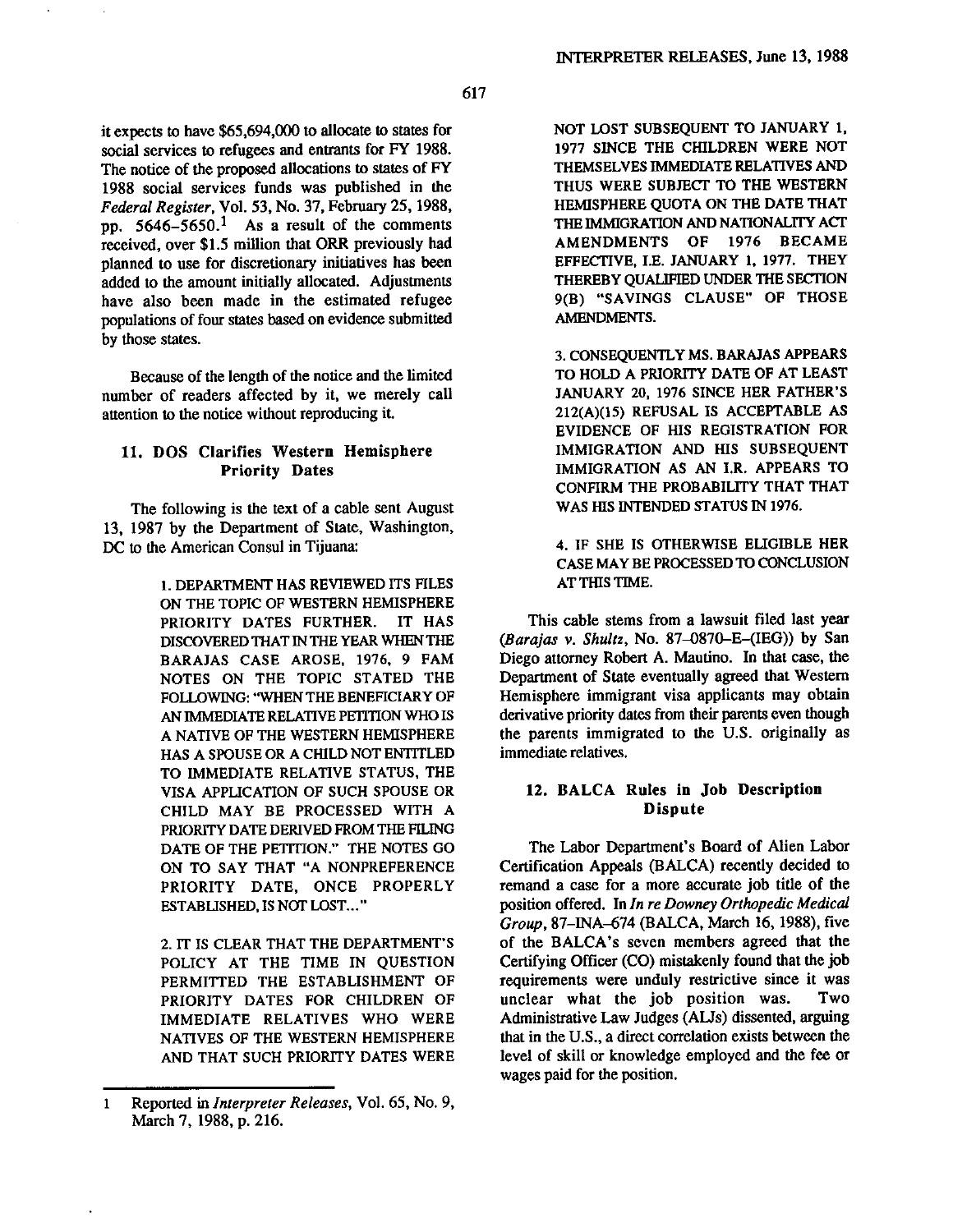# California Service Center I-130 Priority Date Retention Request Procedures

#### Supporting Evidence Needed:

- A copy of the approval notice from the previously approved I-130 petition. If the approval notice is not available, submit a copy of a letter issued by the Department of State, National Visa Center (NVC) verifying the approval of the petition, priority date, petitioner, beneficiary and derivative beneficiaries' names.
- If the previously approved I-130 petition was sent to the Department of State, National Visa Center (NVC) for processing, submit a letter, no more than 6 months old, from the NVC stating that the previously approved I-130 petition has not been terminated or revoked.
- If the previously approved I-130 petition has been forwarded to the American Consulate/Embassy, submit a letter, no more than six months old, from the American Consulate/Embassy stating that the previously approved I-130 petition has not been terminated or revoked.
- If there has been a legal name change for either the petitioner or beneficiary, submit evidence to support the change.
- If the principal beneficiary has been granted Lawful Permanent Resident status, submit evidence of the status.

\*Please note that further evidence may be required and requested at the time of adjudication.

### For New I-130 Filings:

Submit the I-130 petition and supporting documentation as stated on Form I-130 instructions, include the additional evidence as described above in support of the retention request, with a cover letter clearly labeled **"Priority Date Retention Request".** In order for a priority date retention request to be considered, the new I-130 petition must be filed by the same petitioner as the previously approved I-130 petition.

#### For I-130 Petitions Currently Pending at the California Service Center:

Call the National Customer Service Center at 1-800-375-5283 to request priority date retention for the petition.

#### For Approved I-130 Petitions Awaiting Adjustment of Status I-485 Filing:

Please contact the local Field Office by scheduling an appointment online at www.uscis.gov under the InfoPass section.

#### For Approved I-130 Petitions that are Located at the National Visa Center or American Embassy/Consulate:

Submit a letter labeled "Priority Date Retention Request" that includes the current I130 receipt number and all supporting evidence described above to the National Visa Center at:

Department of State National Visa Center 31 Rochester Avenue Portsmouth, NH 03801

Rev. 2/11/2011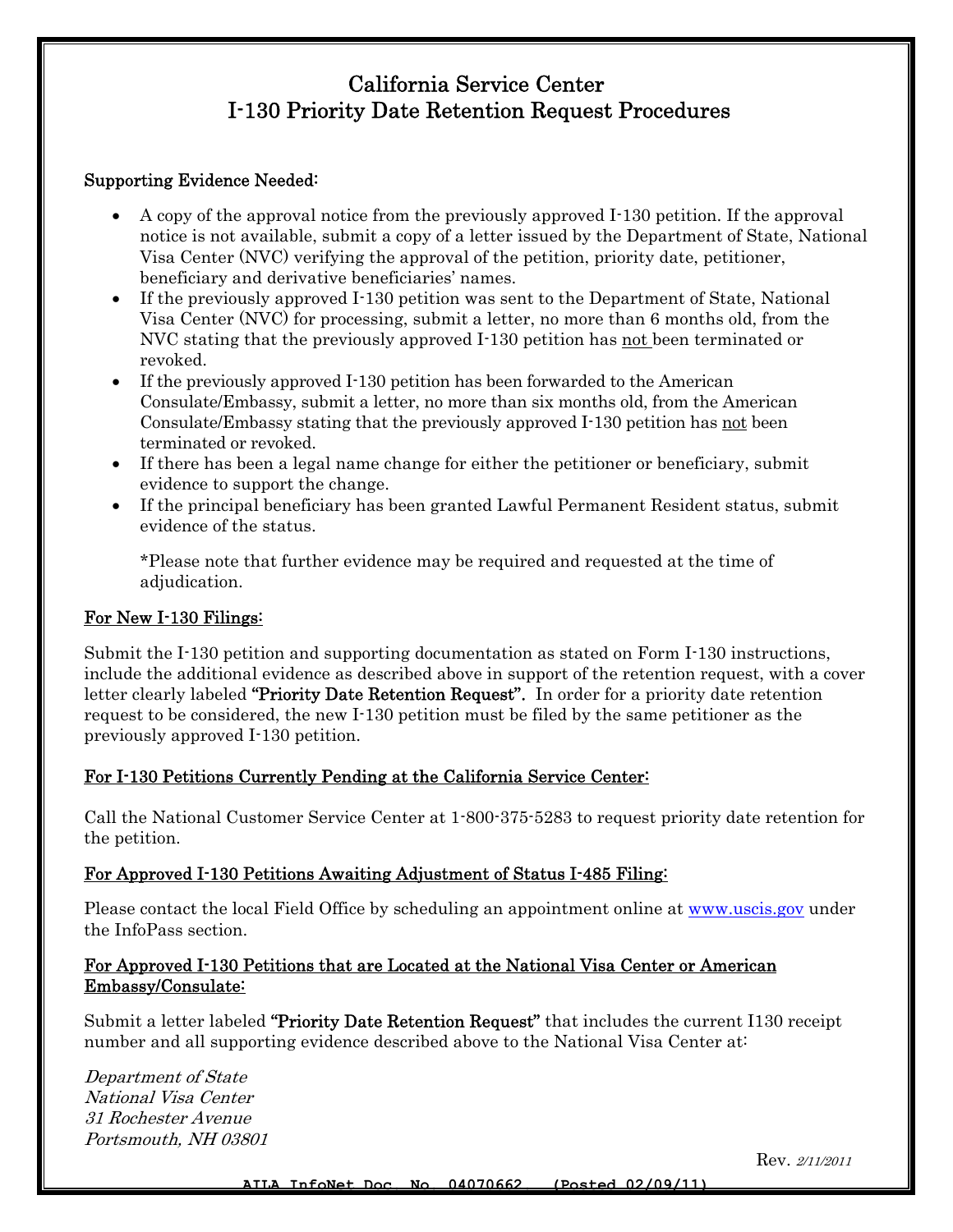#### **JONES AND CRANE** ATTORNEYS AT LAW 1025 North Texas, Palm Plaza Suite 8 **P.O. DRAWER 1045 WESLACO, TEXAS 78596**

#### **ROBERT H. CRANE** TELEPHONES

 *Board Certified-Immigration & Nationality Law* (956)968-5468 *Texas Board of Legal Specialization* (956)383-6433

 *Texas Board of Legal Specialization* E-mail: JaimeMDiez@aol.com

**JAIME M DIEZ** FAX: (956)969-0118  *Board Certified-Immigration & Nationality Law* E-mail: RobertHCrane@aol.com **HECTOR O. BARRERA** E-mail: ecto.barrera@gmail.com

August 22, 2011

TO: Sandra Salazar District Adjudications Officer USCIS Houston

RE: Form I-485, Visa Class F4, Western Hemisphere Priority Date Azzz 113 832 MSC1190321216 Principal Alien Oved F<sub>u</sub> D<sub>u</sub> Azzz 113 833 MSC1190321222 Dependent Spouse Alejandra O... de E... Azzz 113 834 MSC1190321219 Dependent Child Natalia Alejandra E... O... INTERVIEW DATE: August 15, 2011

Dear Ms. Salazar:

In our discussion last Monday of the Western Hemisphere Priority Date established by the father of OVED E... D..., you were undecided as to whether the derivative beneficiaries (the spouse and child) would be accorded the Western Hemisphere priority date (WHPD) of the principal alien.

I believe you were satisfied as to the documentation regarding the WHPD established by Oved's father. Oved is now claiming the WHPD in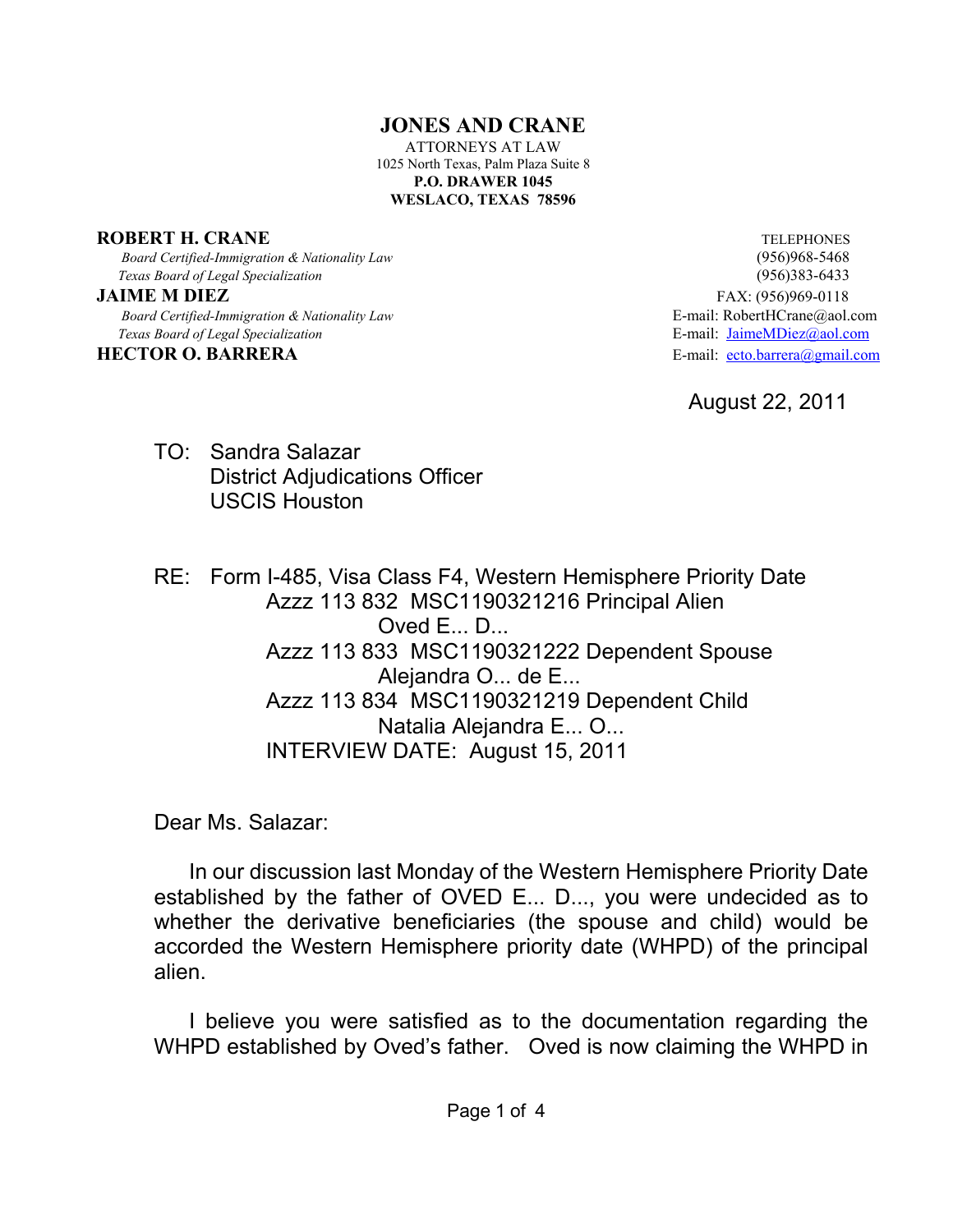the family-based fourth preference as the brother of a USC.

I wanted to submit a short brief on this subject, which follows:

# **GENERAL RULE**

The regulation at 8 CFR § 204.2(d)(4) provides the general rule:

204.2(d)(4) *Derivative beneficiaries.* A spouse or child accompanying or following to join a principal alien as used in this section may be accorded the same preference and priority date as the principal alien without the necessity of a separate petition. However, a child of an alien who is approved for classification as an immediate relative is not eligible for derivative classification and must have a separate petition approved on his or her behalf.

This regulation restates the statute 8 USC 1153(d) which provides:

A spouse or child as defined in subparagraph  $(A)$ ,  $(B)$ ,  $(C)$ ,  $(D)$ , or  $(E)$  of section 1101(b)(1) of this title shall, if not otherwise entitled to an immigrant status and the immediate issuance of a visa under subsection (a), (b), or (c) of this section, be entitled to the same status, and the same order of consideration provided in the respective subsection, if accompanying or following to join, the spouse or parent.  $8 \text{ U.S.C.} \S 1153(d)$ 

The words "accompany" and "following to join" are terms of art defined in the regulations. A derivative beneficiary is considered to "accompany" the principal alien if he or she is in the physical company of the principal or is issued an immigrant visa within six months of the date that the principal receives immigrant status. 22 C.F.R. § 40.1(a)(1). After six months, the derivative beneficiary is "following to join" the principal.

# **EXCEPTIONS TO THE GENERAL RULE**

Other than the spouse or child acquired after the date of admission of the principal alien, there are no exceptions in the statute or regulations and I have been unable to find any exceptions in the case law either.

The priority date regulations are grouped in a single section of the Department of State regulations at 22 CFR § 42.53: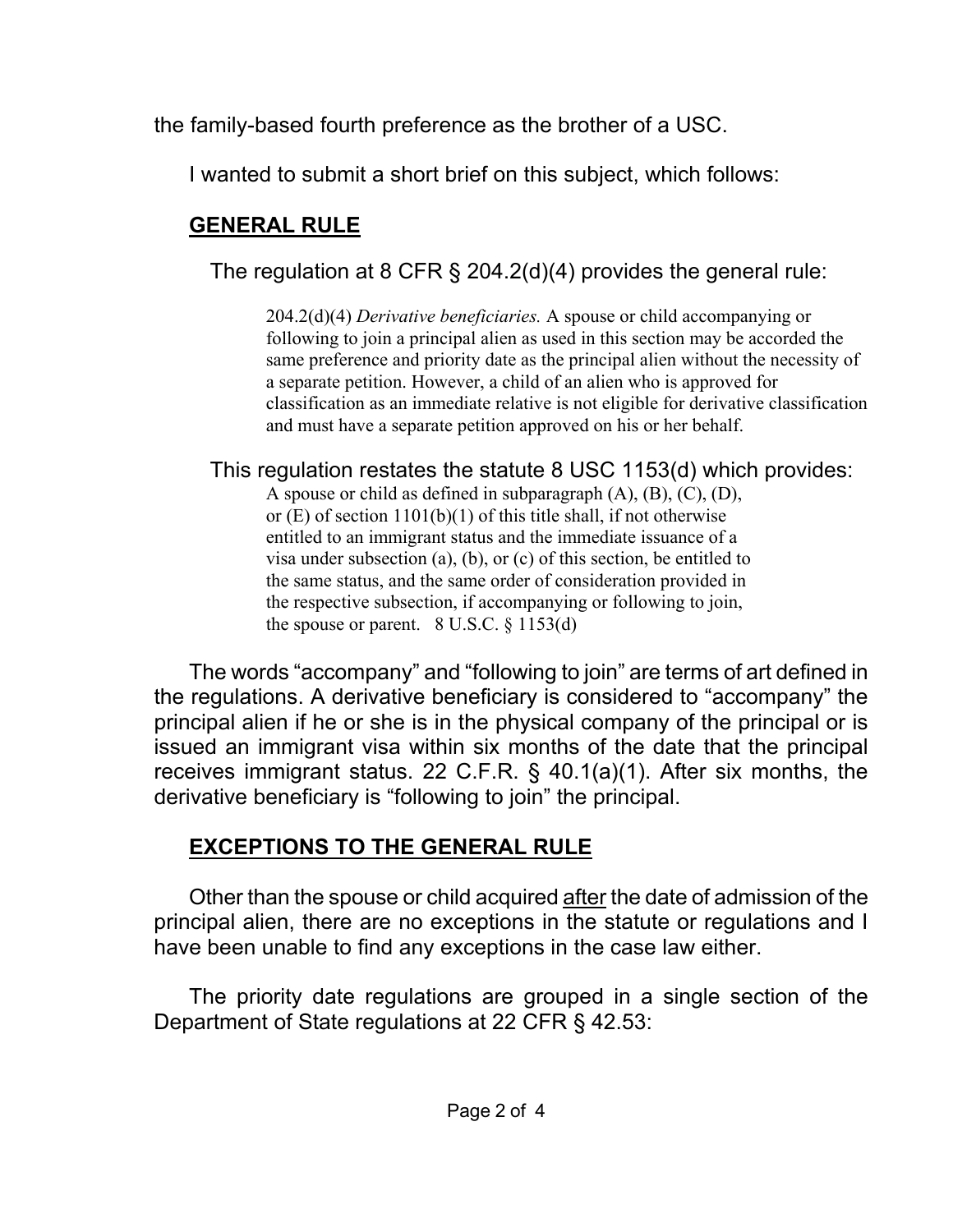Sec. 42. 53 Priority date of individual applicants.

(a) Preference applicant . The priority date of a preference visa applicant under INA 203 (a) or (b) shall be the filing date of the approved petition that accorded preference status.

(b) Former Western Hemisphere applicant with priority date prior to January 1, 1977 . Notwithstanding the provisions of paragraph (a) of this section, an alien who, prior to January 1, 1977, was subject to the numerical limitation specified in section 21(e) of the Act of October 3, 1965, and who was registered as a Western Hemisphere immigrant with a priority date prior to January 1, 1977, shall retain that priority date as a preference immigrant upon approval of a petition according status under INA 203 (a) or (b).

(c) Derivative priority date for spouse or child of principal alien . A spouse or child of a principal alien acquired prior to the principal alien's admission shall be entitled to the priority date of the principal alien, whether or not named in the immigrant visa application of the principal alien. A child born of a marriage which existed at the time of a principal alien's admission to the United States is considered to have been acquired prior to the principal alien's admission.

There is agreement that the priority date provided in subsection (a), e.g. the petition filing date, is available to the derivative spouse and children.

 Regarding subsection (b), there is nothing to imply any exception for the priority date provided in subsection (b), the Western Hemisphere Priority Date. On the contrary, subsection (c) plainly states that the dates conferred on the principal alien in either subsection (a) or subsection (b) are granted to the spouse or child acquired prior to the principal alien's admission.

Of some interest: I found this note in the Foreign Affairs Manual that I think may have given rise to the idea of an exception for the derivative spouse/child using the WHPD:

9 FAM 42.53 N4.3 No Cross-Chargeability

There is no cross-chargeability for Western Hemisphere priority dates. Thus, a derivative spouse who is entitled to a Western Hemisphere priority date cannot transfer entitlement to the principal alien. If the principal alien, however, married the spouse prior to January 11, 1977, then the principal alien may have acquired a priority date as the derivative beneficiary of the spouse who held the Western Hemisphere priority date.

This means that if OVED's wife had acquired a WHPD, (for example her father had registered before 1977 with the American Consul as the parent of a U.S. citizen child) she could not transfer that date to OVED, the principal alien, and thus make the entire family current with the derived date. This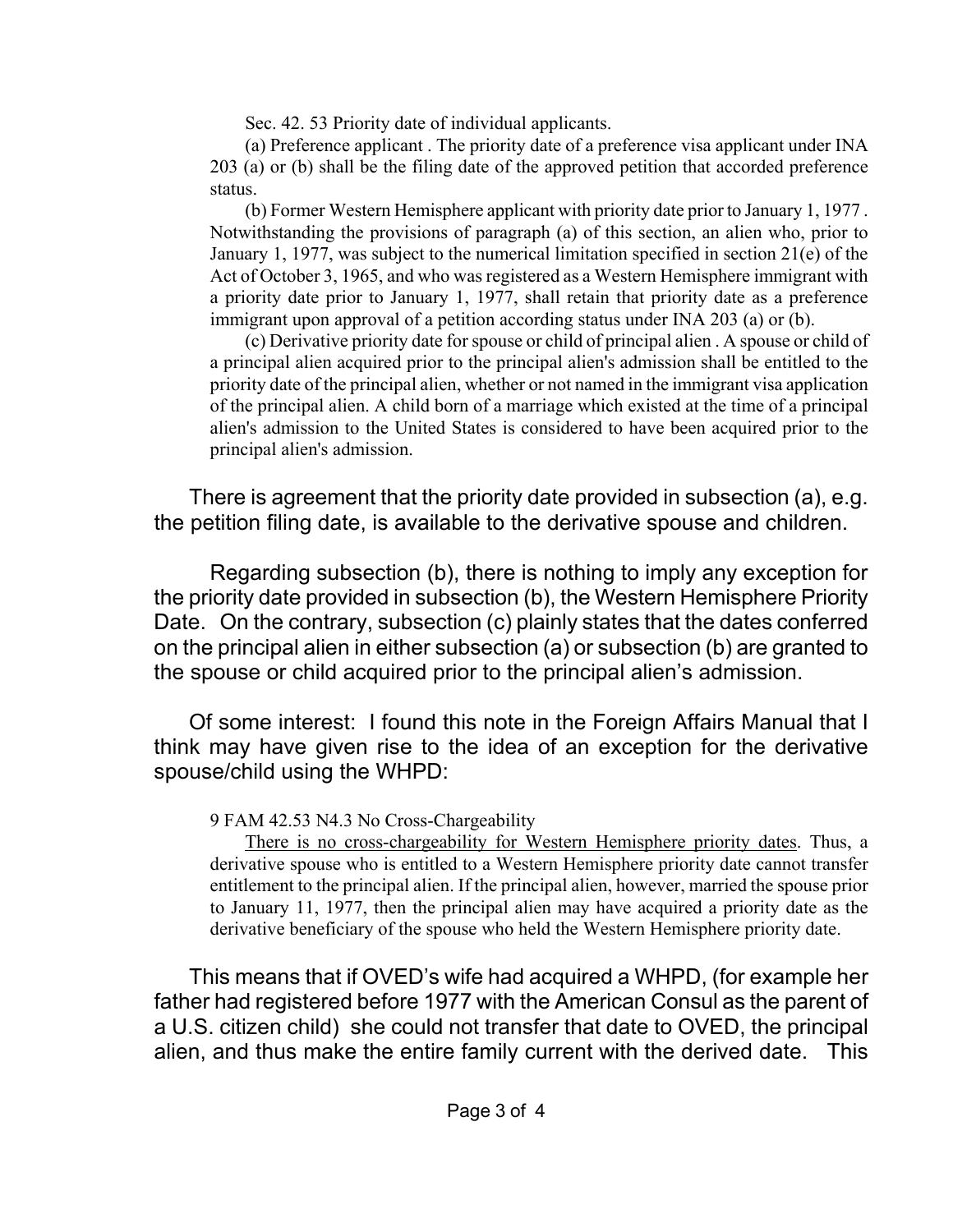note correctly explains that only the principal alien's entitlement to the WHPD is effective to derive the date. The phrase "*cross-chargeability*" arises out of the regulations dealing with alternative quotas; for example if the quota for Canadians is available and the derivative spouse is Canadian, the principal alien can chose "cross chargeability" to become current under the Canadian quota. But this kind of transfer is not applicable in the context of Western Hemisphere priority dates.

The last sentence is interesting also because it illustrates how OVED obtained the priority date as a derivative beneficiary of his father.

# **MY ACADEMIC PAPER ON THIS SUBJECT**

About 15 years ago, I presented an academic paper on Priority Dates at one of the Immigration Law Conferences held annually by the University of Texas at Austin. I have included a copy of that paper.

The question addressed here is addressed only in a single sentence on page 8 of my paper discussing an "F4" immigrant visa case with a Western Hemisphere Priority Date, as follows:

"Of course, under the "accompanying or following to join" rules for derivative spouse and children, the spouse and children all have the pre-1977 priority date and everybody in the family is at the head of the F4 waiting line."

At the time I wrote that paper, it had not been suggested that derivative beneficiaries might not benefit from the principal aliens derivative priority date; the rule was so well established that I felt I could simply say "Of course…"

Thank you.

Very truly yours,

Robert H. Crane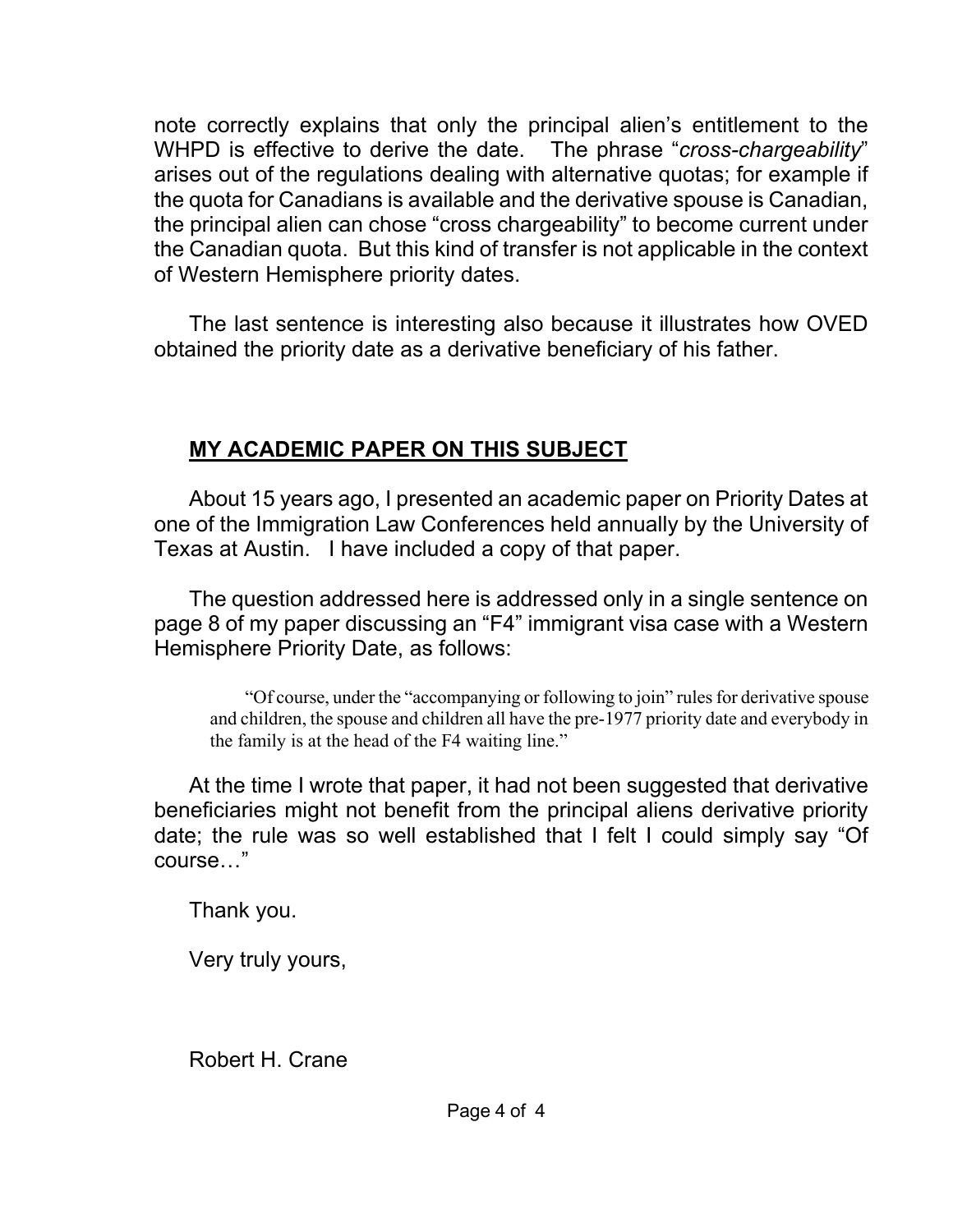Part Ill

#### VOL. 9 - VISAS

#### **NOTES**

#### Determination of priority date of nonpreference or Western Hemisphere applicants.

"Date of submission" and "evidence to establish".  $1, 1$ 

For the purposes of 22 CFR 42.62(b)(2), the phrases "date of submission" and "evidence to establish" are defined as set forth in this Note.

- 1.11 The "date of submission" of evidence is the date on which the evidence was datestamped as received by the receiving post, not the date on which it was reviewed. (See P.N. 3 to this section.)
- 1.12 "Evidence to establish" an applicant's claimed relationship, occupational or professional qualification, or other status is evidence which is sufficient, when taken at face value, to substantiate the applicant's claims. If, in an individual case, the consular officer has reason to believe that the evidence presented cannot be taken at face value and that further investigation or other verification is necessary to confirm that the evidence submitted is genuine and/or that the information contained therein is accurate and truthful, he should record the priority date before commencing the necessary investigation. If the investigation reveals that the evidence submitted was genuine, truthful and accurate, the applicant will have suffered no unnecessary delay because of the investiga-If It Is determined that the evidence was not genuine, or that the fion. information contained therein was inaccurate or untruthful, the priority date accorded to the applicant on the basis of the evidence will be revoked.
- 1.2 Applicants to whom section 212(a)(14) is not applicable.

The priority date for nonpreference or Western Hemisphere applicants to whom section  $212(a)(14)$  is not applicable (See 22 CFR 42.91(a)(14)(ii)) is that on which evidence to establish that fact was date-stamped into the consular office and not the date on which the consular officer evaluated that evidence.

- 1.3 Western Hemisphere applicants statutorily exempt from section 212(a)(14).
	- 1.31 The priority date of a Western Hemisphere applicant who claims statutory exemption from the labor certification requirement as the parent, spouse, or child of a permanent resident alien, and who is not entitled to a derivative priority date, (see Note 2), will be the date on which the resident alien submitted Form I-550 to  $\ell$ the Immigration and Naturalization Service for verification of his status or, in appropriate cases, the date on which the resident alien presented his Form I-151, Alien Registration Receipt Card, to the consular officer for examination. In all  $\lambda$  cases, the consular officer must verify that the claimed relationship between the applicant and the resident alien exists.

The priority date of a Western Hemisphere applicant who claims a statutory exemption from section  $212(a)(14)$  as the parent of a minor United States citizen shall be the date of submission to the consular officer of evidence of the relationship and of the child's United States citizenship. In most such cases, evidence of both facts should be contained in the birth certificate of the child.

Visa TL-801

#### FOREIGN AFFAIRS MANUAL

9/20/71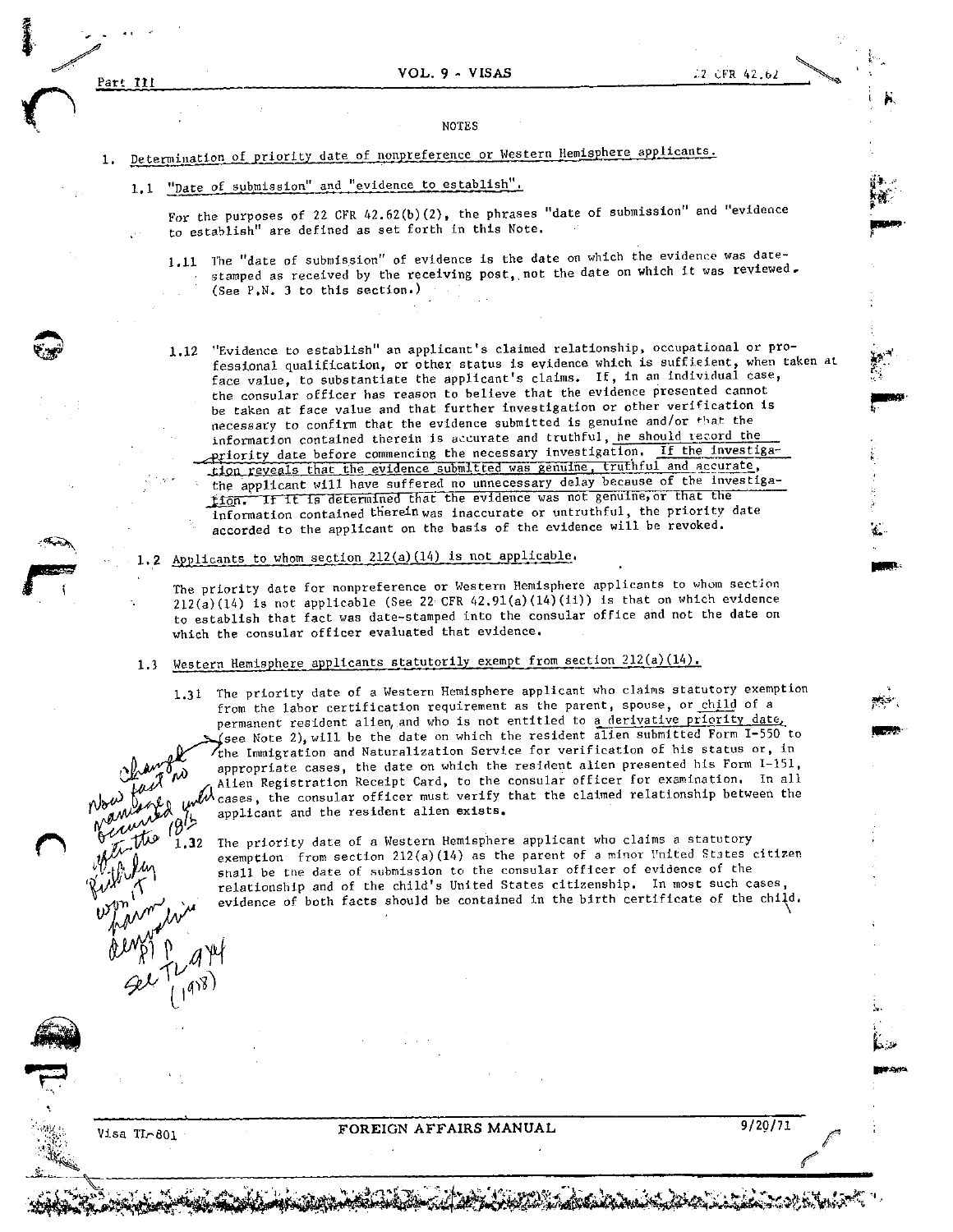1. Cont'd.

### 1.4 Applicants who are beneficiaries of individual labor certifications ("PSA - Not Schedule A" and "job offers").

The Department of Labor has determined that, in cases of "PSA - Not Schedula A" or "job offer" certifications, the labor certification is granted as of the date the application for such certification was accepted for processing by the responsible office, rather than as of the date action was taken on the application. Therefore, for the purposes of 22 CFR 42.62(b)(1), the priority date of an alien for whom a "PSA Not Schedule A" or "job offer" certification has been granted will be the date of acceptance of the application for processing by the appropriate labor office. This date will be evidenced by an endorsement on the approved labor certification consisting of the letters "L.O." for Local Office, "R.O." for Regional Office, or "N.O." for<br>National Office, and a date. (See Note 6.6 to 22 CFR 42.91(a)(14), however, for date of commencement of validity of approved labor certification.)

#### Derivative priority dates in certain cases.

#### 2.1 No derivative priority date for parents.

22 CFR 42.62(d) provides for a derivative priority date only for the spouse and children of a principal alien. There is no derivative priority date provided by regulation for the parents of an intending immigrant.

Spouse and children acquired by principal applicant prior to his initial admission for permanent residence.

- 2.21 Although 22 CFR 42.62(d) provides that the spouse and children are to be accorded derivatively the priority date assigned to the principal applicant in connection with the issuance of an immigrant visa to him or with his adjustment of status to permanent resident, often the process of determining that priority date may be time-consuming and difficult. Therefore, if the use of the date of the principal applicant's date of admission for permanent residence as the priority date for his spouse and children would bring them within the cut-off date for the numerical limitation applicable to them, the consular officer need not attempt to determine the principal applicant's priority date. If, on the other hand, the use of the principal applicant's date of admission would not bring the spouse and children within the cut-off date, the consular officer must take whatever steps may be necessary to determine the principal applicant's priority date and assign that date as the priority date of the spouse and children.
- 2.22 The use of the principal alien's date of admission for permanent residence as the priority date for his spouse or child is not authorized, however, when, under special  $\ddot{\phantom{a}}$ legislation or regulatory provisions, the principal alien's date of admission for permanent residence is deemed to be a date preceding the actual date on which the Service acted to accord him permanent resident status.

#### 2.3 Derivative priority date in certain cases for "after-acquired" spouse or child.

Since the reentry into the United States of a permanent resident after a temporary absence abroad is usually held to be an admission for permanent residence, an applicant who became the spouse of a permanent resident during such a temporary absence or who is the child of such a marriage may derive a priority date on that basis. An applicant who is the spouse of a permanent resident alien, but who became the resident's spouse during a temporary absence abroad may be accorded a priority date as of the date of the marriage. In such cases, presentation of a marriage certificate showing that the marriage was performed outside the United States will be sufficient to establish that the resident alien was temporarily absent from the United States at the time. unless it is indicated that the marriage was a proxy marriage. A child accompanying the spouse in such a case should also be accorded the date of his parents' marriage as his priority date. In the case of a child who is the issue of such a marriage, but who is immigrating alone, the priority date will be the date of the child's birth. If the marriage took place in the United States, there is no entitlement to a derivative priority date and the priority date of the spouse and children will be established as provided in Note 1.31. Regional Co 一度の

#### FOREIGN AFFAIRS MANUAL

e dom

Visa TL-801

Marin Marshall (Marin Marin

120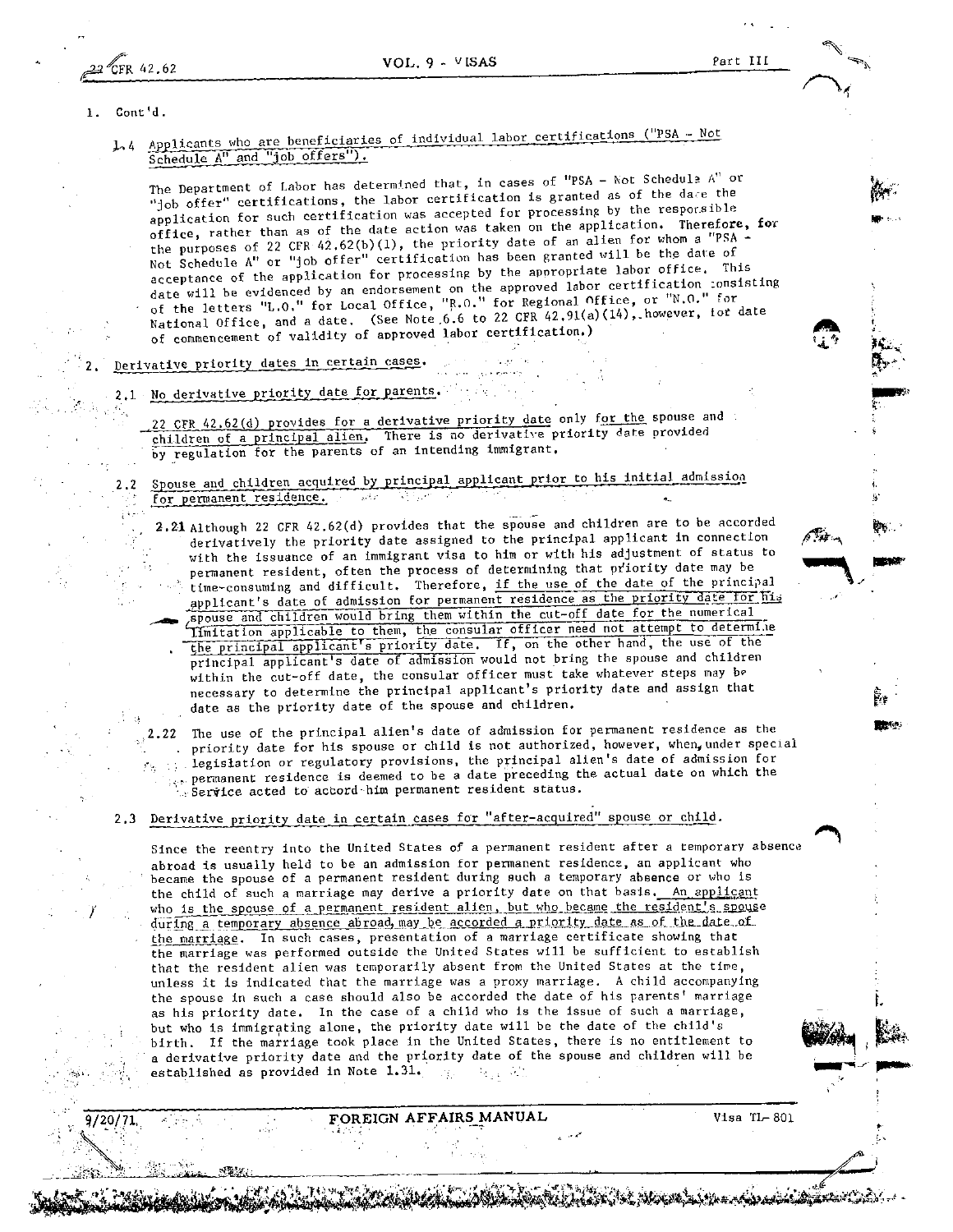- Priority date of a petition beneficiary.
	- 3.1 In preference cases, the beneficiary's preference priority date is the filing date of the petition as indicated in the appropriate block on Form I-130 or I-140, as applicable. In a case in which the petition can be approved by the consular officer (see Note 3 to 22 CFR 42.40), the petition filing date will be the date on which the petition is date. stamped into the consular office, provided the required fee has been paid and the petition has been sworn to and signed, even though the evidence of relationship may be lacking at the time. (The petition may not, of course, be approved until the substantiating evidence is submitted.)
	- 3.2 If a consular officer merely administers the oath and/or collects the fee, and forwards the petition to an office of the Service for adjudication, as in third or sixth preference cases or in relative preference cases in which the petitioner and beneficiary are not physically present in the consular district, the petition is not filed with a consular office and thus no preference priority date is established until the petition reaches the office of the Service by which it will be adjudicated.
	- 3.3 When the beneficiary of an immediate relative petition who is a native of the Western Hemisphere has a spouse or child not entitled to immediate relative status, the visa application of such spouse or child may be processed with a priority date derived from the filing date of the petition. Thus, natives of the Western Hemisphere who are children of a Western Hemisphere mother derive a priority date through the filing date of the 1-130 petition filed by the mother's United States citizen husband through whom they have not derived immediate relative status. Likewise, the filing date of a petition by a United States citizen over 21 years of age to confer IR-5 status on his widowed mother, a native of the Western Hemisphere, would be the priority date for processing a visa application for her Western Hemisphere born alien husband. (Added)
- Preservation of ponpreference and Western Hemisphere priority dates.
- 4.1 A nonpreference or Western Hemisphere priority date, once properly established, is not lost through the passage of time or because of the expiration or withdrawal of the labor certification, or the termination of the relationship or status upon which it was based, unless it is determined that the priority date was established fraudulently in which case it would be nullified ab initio. Thus, there will be cases in which the applicant retains a previously established priority date but has lost hig previous entitlement to status and will have to meet the requirements of section  $212(a)(14)$  a second time  $\bigvee_{\text{priority}}$  is therefore most important that the distinction between preservation of  $\bigvee_{\text{priority}}$  date and of  $\bigvee_{\text{entity}}$  lement to status be recognized and given effect.
- 4,2 There are listed in this Note examples of situations in which priority dates are preserved even though the basis for their establishment no longer exists.
	- Sons and daughters who qualify as derivative aliens shall not lose their derivative priority dates solely because they may subsequently reach the age of 21 or marry,  $4.21$ The retention of priority dates in such cases, however, does not relieve the aliens of meeting the requirements of section  $212(a)(14)$  of the Act. o aww
	- 4.22 A spouse who acquired a derivative priority date shall not lose such date solely because of the death of the principal alien through whom the priority date was derived. In such a case the alien becomes subject to the provisions of section  $212(a)(14)$  of the Act.
	- 4.23 In the case of a non-worker, the priority date is not lost because the nephew whom an elderly applicant was going to join has died, if the applicant is still able to establish that he is not going to work and can meet the requirements of section 212(a)(15) without working, perhaps by joining another member of the family.

VISA TL $\cdot$  885

FOREIGN AFFAIRS MANUAL

35. 7439 51 AV

MAR 3 1 1976

**MARK WAY**